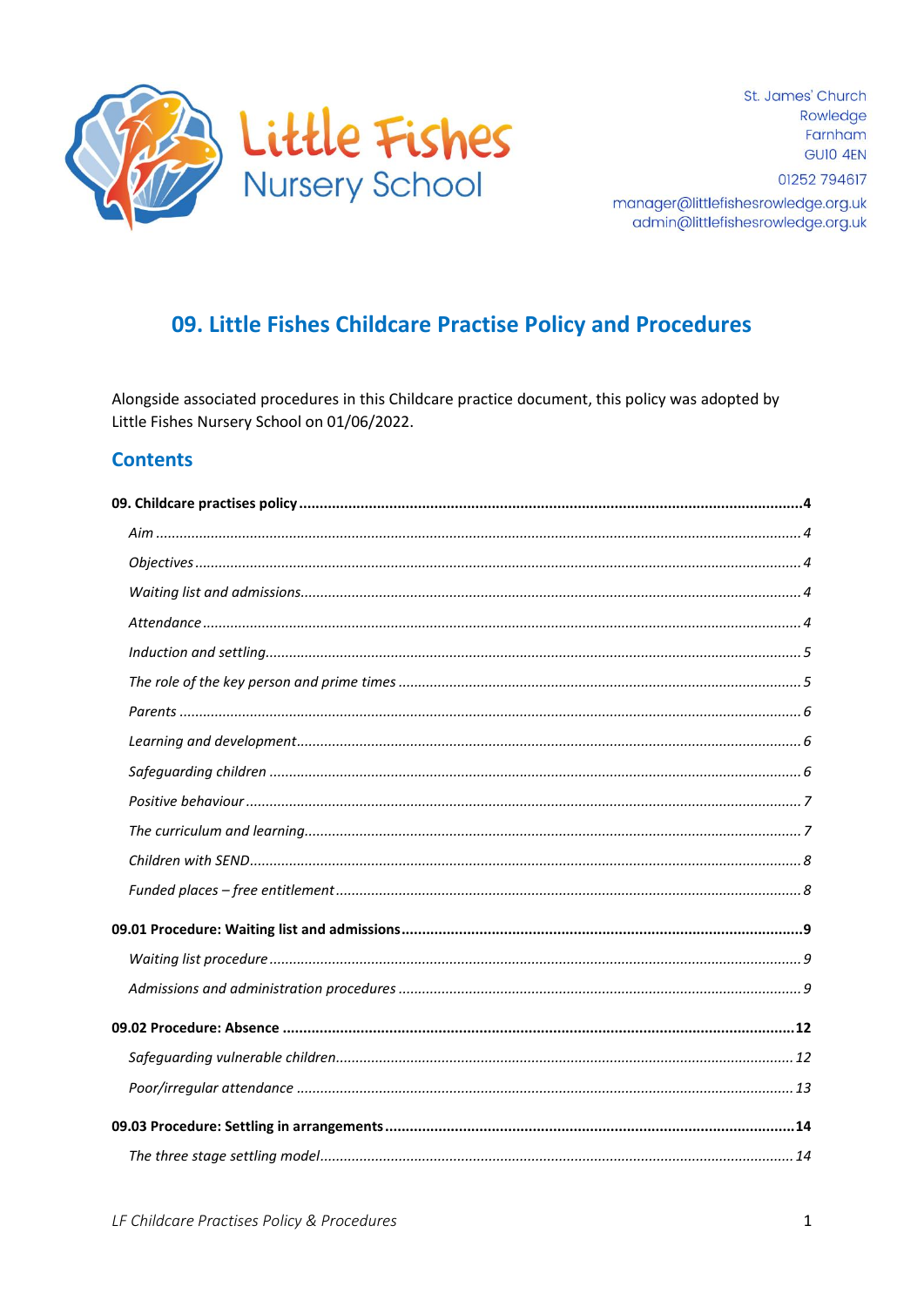| Adapting the 3 stage settling based on age, stage SEND, EAL and part time attendance15 |  |
|----------------------------------------------------------------------------------------|--|
|                                                                                        |  |
|                                                                                        |  |
|                                                                                        |  |
|                                                                                        |  |
|                                                                                        |  |
|                                                                                        |  |
|                                                                                        |  |
|                                                                                        |  |
|                                                                                        |  |
|                                                                                        |  |
|                                                                                        |  |
|                                                                                        |  |
|                                                                                        |  |
|                                                                                        |  |
|                                                                                        |  |
|                                                                                        |  |
|                                                                                        |  |
|                                                                                        |  |
|                                                                                        |  |
|                                                                                        |  |
|                                                                                        |  |
|                                                                                        |  |
|                                                                                        |  |
|                                                                                        |  |
|                                                                                        |  |
|                                                                                        |  |
|                                                                                        |  |
|                                                                                        |  |
|                                                                                        |  |
|                                                                                        |  |
|                                                                                        |  |
|                                                                                        |  |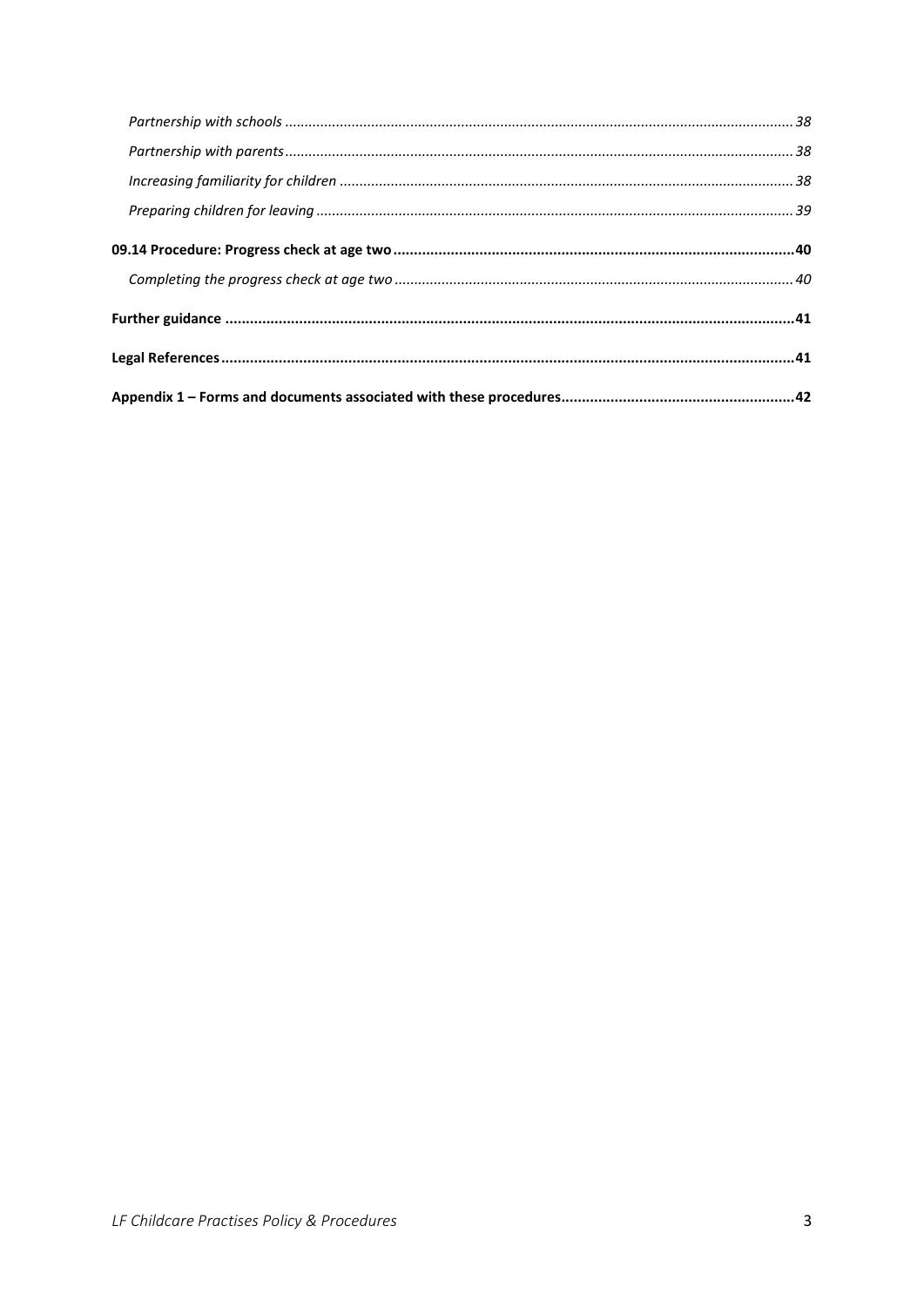## <span id="page-3-0"></span>**09. Childcare practises policy**

### <span id="page-3-1"></span>**Aim**

Children are safe, happy, and eager to participate and to learn.

### <span id="page-3-2"></span>**Objectives**

- We take steps to ensure that children are kept safe, that their wellbeing is promoted, and that they do not miss out on their entitlements and opportunities.
- Many of our children are part time and their needs are considered

### <span id="page-3-3"></span>**Waiting list and admissions**

Our provision is accessible to children and families from all sections of the local and wider community, our admissions procedures are fair, clear, and open to all parents who apply for places. The allocation of places is done on a 'first come, first served basis', unless there is an influx of applications in which in which case we consider staff/child ratios, the age of the child and registration requirements.

- We endeavour to operate in an inclusive manner which enables all children and families to access our services.
- We also have regard for the needs of parents who are:
	- looking to take up work, remain in work or extend their hours of work
	- looking to commence training or education
- We work in partnership with the local authority and other agencies to ensure that our provision is accessible to all sections of the community.
- Services are widely advertised, and information is accessible to all sections of the community.
- Where the number of children wanting places exceeds the number of places available a waiting list is operated using clear criteria for allocation of places as detailed in section *09.1 Procedure: Waiting list and admissions.*

#### <span id="page-3-4"></span>**Attendance**

At the very least, good attendance promotes good outcomes for children. In a small minority of cases, good attendance may also lead to early identification of more serious concerns for a child or family.

There are several reasons why a child may be absent from nursery. In most cases it is reasonable to expect that parents/carers alert the setting as soon as possible, or in the case of appointments and holidays give adequate notice.

There is a procedure for checking and tracking absences and responding to prolonged absences.

Designated safeguarding leads must also adhere to Hampshire Safeguarding Children's Partnership (HSCP) requirements, procedures and contact protocols for children who are absent or missing from childcare.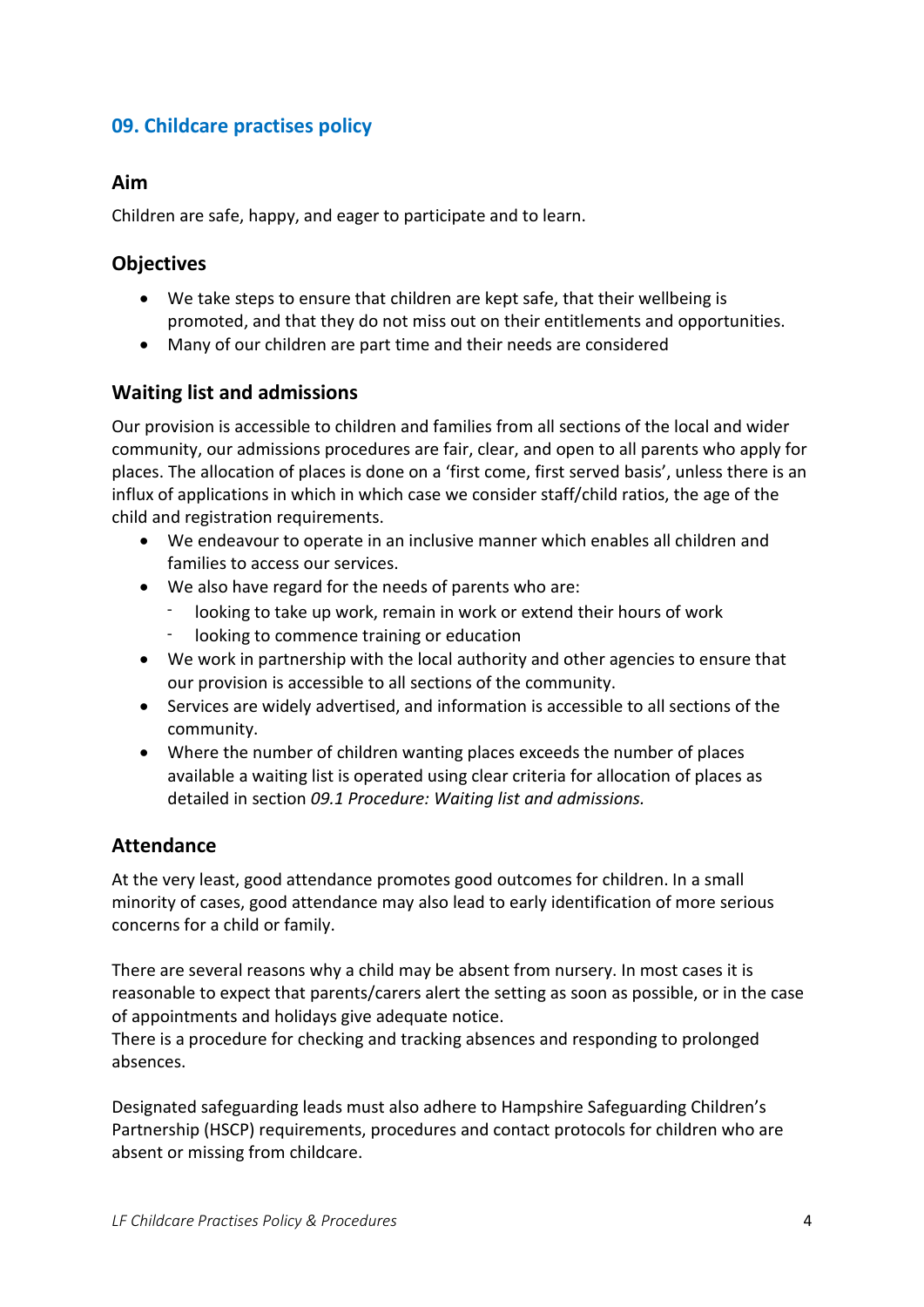## <span id="page-4-0"></span>**Induction and settling**

Introductions and induction of the child is carried out in a flexible process and the setting and parents work together to provide the best experience for the child.

To feel securely settled and ready to learn, children need to form attachments with the adults who care for them, primarily a key person, but others too. In this way they feel part of a community; they are able to contribute to that community and receive from it. Very young children, especially two- to three-year-olds, approach separation from their parent with anxieties, older children have a more secure understanding of 'people permanence' and are able to approach new experiences with confidence; but also need time to adjust and feel secure. It is the entitlement of all children to be settled comfortably into a new environment.

- When children start at Little Fishes they arrive at different levels of learning and development. To help them to settle and make rapid progress it is important that they are provided with care and learning opportunities that are suited to their needs, interests and abilities.
- This means establishing and understanding their starting points and whether there are any obstacles to their learning, so that teaching can be tailored to the 'unique child'.
- We apply the three-stage settling model, with a differentiated approach depending on the age and stage of the individual child.
- There is a procedure for when children do not settle

## <span id="page-4-1"></span>**The role of the key person and prime times**

#### **The key person**

#### *'Each child must be assigned a key person'* (EYFS 2021)

Young children need to form a secure attachment to their key person when they join the setting to feel safe, happy, and eager to participate and learn.

- A key person builds an on-going relationship with the child and his/her parents and is committed to that child's well-being while in the setting.
- Every child that attends is allocated a key person before they begin settling in it is not the responsibility of the child to choose their own key person.
- As most of our staff are part time we operate a 'back-up/buddy' system. This identifies a second member of staff who fulfils the key person role.
- The role is fully explained to parents on induction, including a description of the role in the welcome pack.
- The key person is central to the settling process at Little Fishes.
- The key person spends time daily with his or her key children to ensure their wellbeing.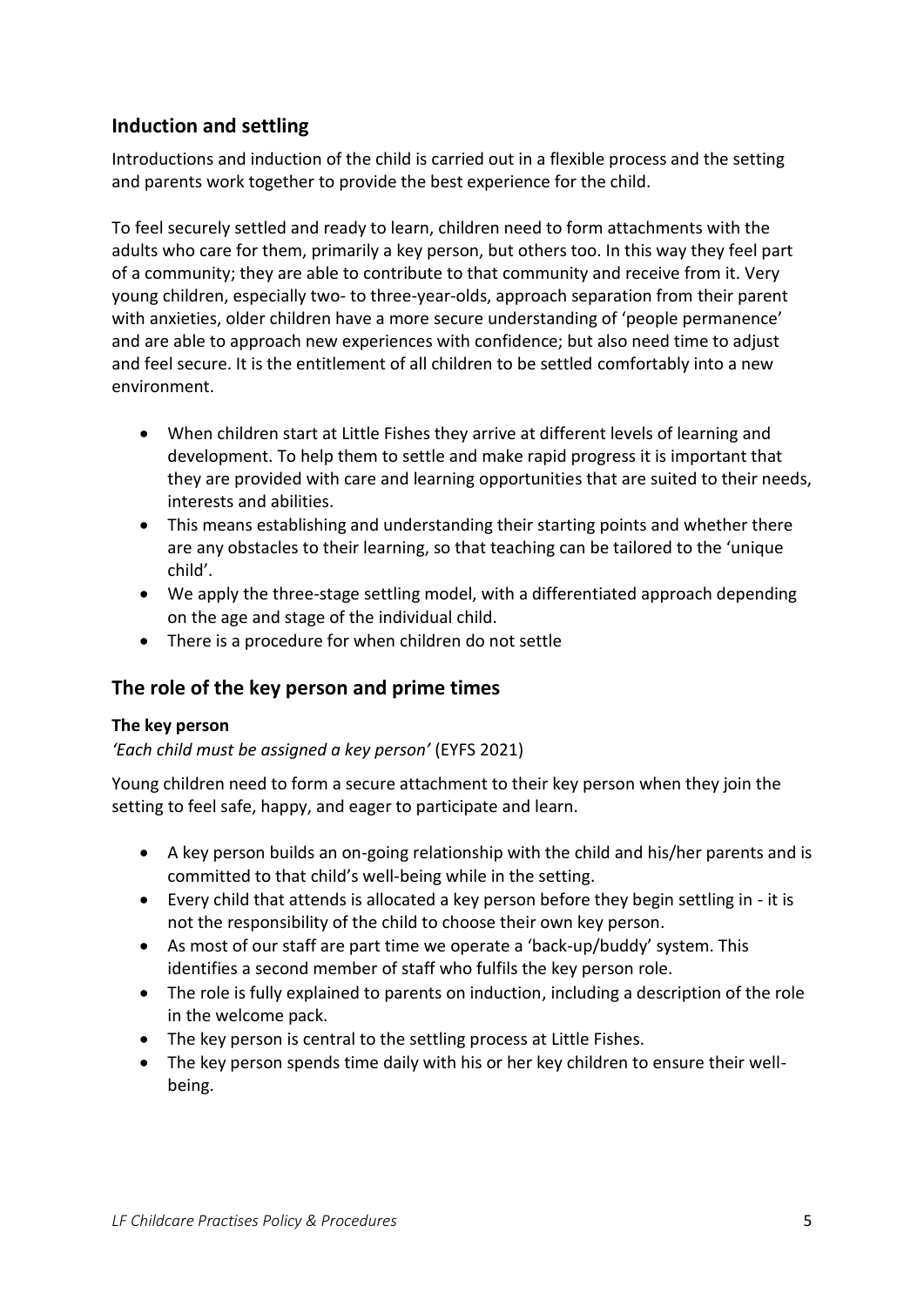#### <span id="page-5-0"></span>**Parents**

- Key persons are the first point of contact for parents with regard to matters concerning their child and any concerns parents may have are addressed with the key person in the first instance.
- Key persons support parents in their role as the child's first and most enduring educators.
- The key person is responsible for the child's developmental records, completing the progress check at age two, and for sharing information about progress with the child's parents.

The role of a key person is regularly discussed at staff meetings and supervision meetings. All staff are expected to support the key person in their roles.

#### <span id="page-5-1"></span>**Learning and development**

- The key person helps to ensure that every child's learning and care is tailored to meet their individual needs. This is achieved through regular observation and assessment of children, using information gathered about their achievements, interests and learning styles to plan for each individual child's learning and development.
- If a child's progress in any of the prime areas gives cause for concern, the key person must discuss this with the setting manager or SENCO and the child's parents.
- The key person also maintains other responsibilities for key children including administering medication and checking accident records are signed.

#### <span id="page-5-2"></span>**Safeguarding children**

- The key person has a responsibility towards their key children to report any concern about their development, welfare or child protection matter to the setting manager and to follow the procedures in this respect.
- Regular supervision with the manager provides further opportunities to discuss the progress and welfare of key children.
- The back-up key person has a duty likewise.

#### **Prime times**

*Prime times* of the day make the very best of routine opportunities to promote 'tuning-in' to the child emotionally and create opportunities for learning.

The key person role is explained further in the prime times procedures (09/06/07/08/10/14):

- Arrivals and departures are key times in the day when children need support from their carer to make the transition smooth and happy; these times of day also pose a certain level of risk as parents and carers come and go. All staff are aware of the potential risks and take measures to minimise them.
- Snack and mealtimes are key times in the day for being close and to promote security, as well as for exploration and learning. We understand and promote the importance of a healthy balanced diet for young children.
- Prime times also include nappy changing, snacks, lunchtime and resting times.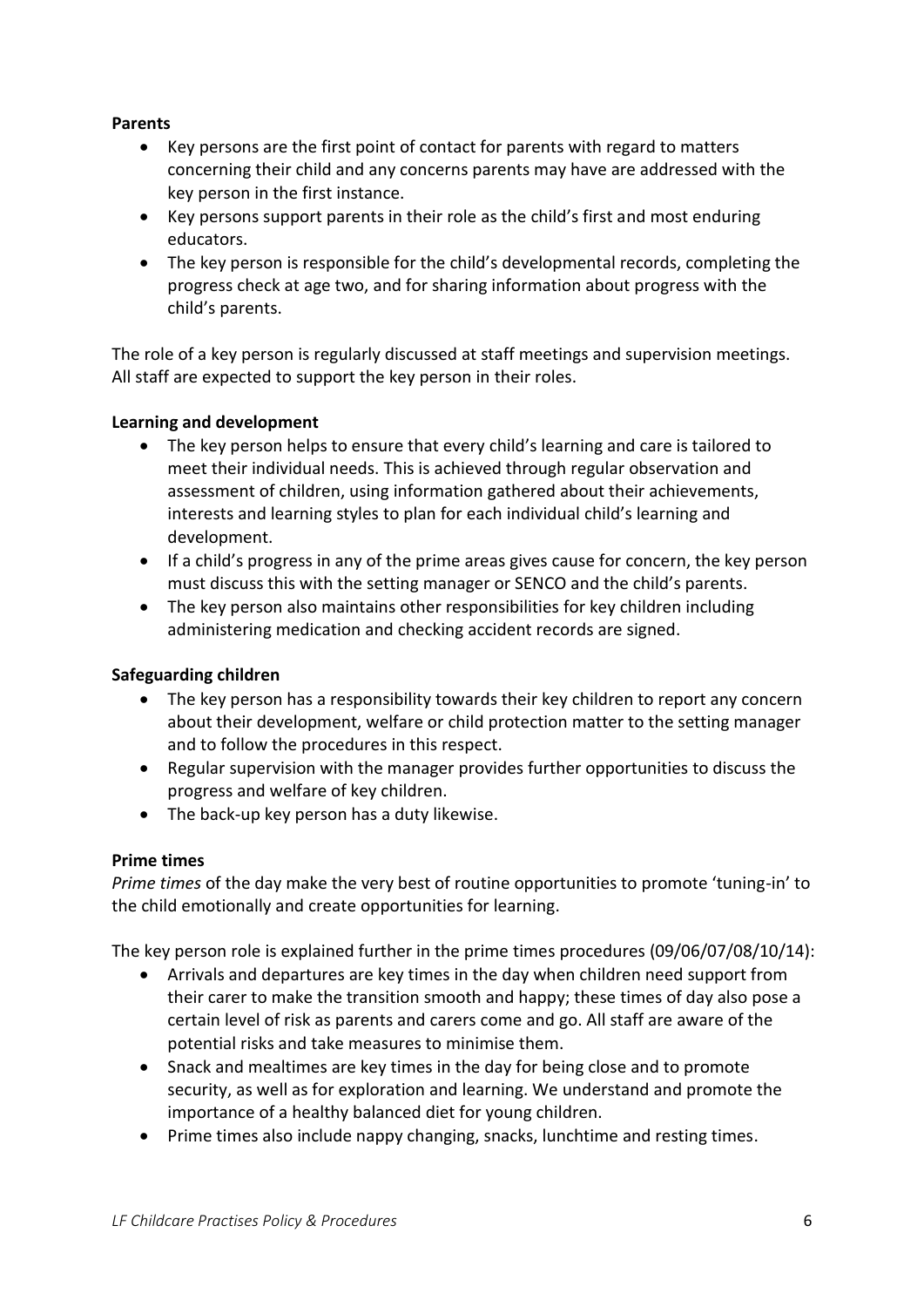• We actively promote British values, inclusion, equality of opportunity and the valuing of diversity.

### <span id="page-6-0"></span>**Positive behaviour**

We operate a positive behaviour management approach. Behaviour management procedures cover how staff should respond to all aspects of behaviour, including children who exhibit challenging behaviour towards other children. Where a child's behaviour gives cause for concern, practitioners take into consideration the many factors that may be affecting them. This is done in partnership with the child's parents/carers and the principles of this procedure are adhered to.

The setting manager/SENCO will:

- help staff to implement procedure *09.11 Promoting positive behaviour* in their everyday practice
- advise staff on how to address behaviour issues, training and how to access expert advice if needed

Staff will already use different elements of physical contact with a child as part of their interaction in the setting especially when they are comforting a child or giving first aid. However, physical intervention to keep a child or other children safe is different and should only be applied in exceptional circumstances.

The EYFS states that physical intervention from a staff member towards a child may be used for the purposes of "averting immediate danger of personal injury to any person (including the child) or to manage a child's behaviour if it is absolutely necessary".

Staff must do all they can to avoid using a physical intervention because this is not the preferred way of addressing children's behaviour. We keep children safe and maintain wellbeing by following the guidance found in 09.11 Procedure: Promoting positive behaviour

We train, supervise and support our staff to promote a good understanding of the impact of adult behaviour on children.

## <span id="page-6-1"></span>**The curriculum and learning**

We build on the Early Years Alliance's approach to learning based on three key principles:

- 1. Learning is a lifelong process, which enables children and adults to contribute to and shape their world.
- 2. We plan a curriculum to help children to learn to: be confident and independent
	- be aware of and responsive to their feelings
	- make caring and thoughtful relationships with other people
	- become increasingly excited by, interested in, and knowledgeable and questioning about the world around them.
- 3. We provide a wide range of interesting child-chosen and adult-initiated activities which:
	- give children opportunities to use all their senses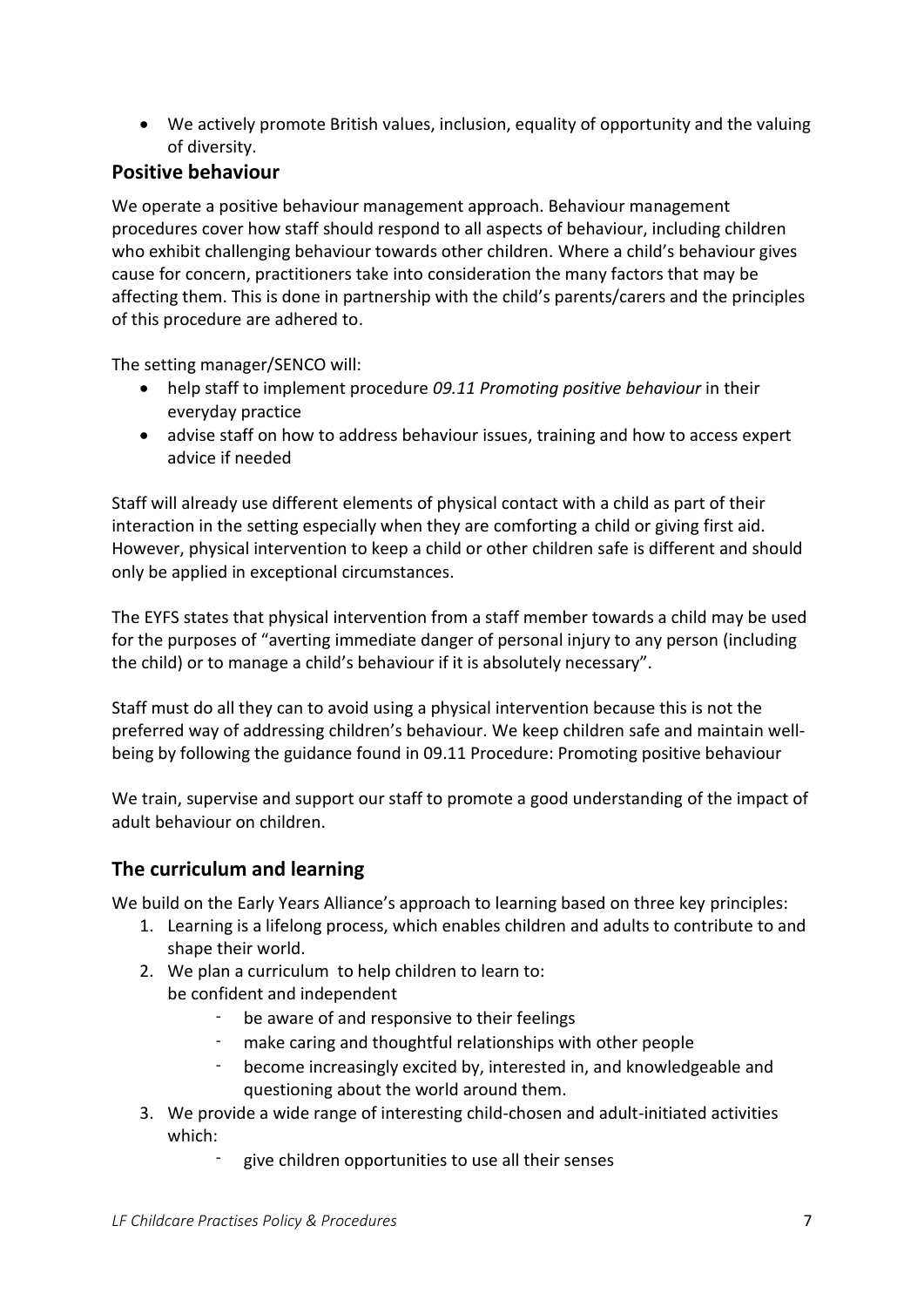- help children of different ages and stages to play together
- help children be the directors of their own learning
	- help children develop an inquiring and questioning attitude to the world around them

We strive to fulfil all the conditions and requirements of the EYFS framework 2021.

### <span id="page-7-0"></span>**Children with SEND**

We have regard for the Special Educational Needs and Disability (SEND) (DfE and DoH 2015) which states that local authorities must ensure that all early years providers that they fund in the maintained, private, voluntary and independent sectors are aware of the requirement on them to meet the needs of children with SEN and disabilities. When securing funded early education for two, three and four-year-olds local authorities should promote equality and inclusion for children with disabilities or SEN; this includes removing barriers that prevent access to early education and working with parents to give each child support to fulfil their potential.

The term SEND support defines arrangements for identifying and supporting children with special educational needs and/or disabilities. We are required to offer appropriate support and intervention and to promote equality of opportunity for children that we care for.

Children's SEND generally falls within the following four broad areas of need and support:

- communication and interaction
- cognition and learning
- social, emotional and mental health
- sensory and/or physical needs

Through ongoing assessment of key persons and the oversight of a SENCO we have procedures in place for the early identification, assessment and support for children with SEND. We use the graduated approach outlined in 09.12 Identification, assessment and support for children with SEND procedures.

## <span id="page-7-1"></span>**Funded places – free entitlement**

All 3 and 4-year-olds in England are entitled to 15 hours free childcare each week for 38 weeks of the year. Families who meet the criteria may be eligible for 30 hours funding. Some eligible 2-year-olds are also entitled. Funded places are offered in accordance with national and local codes of practice and adherence to the relevant Provider Agreement/Contract with the local authority.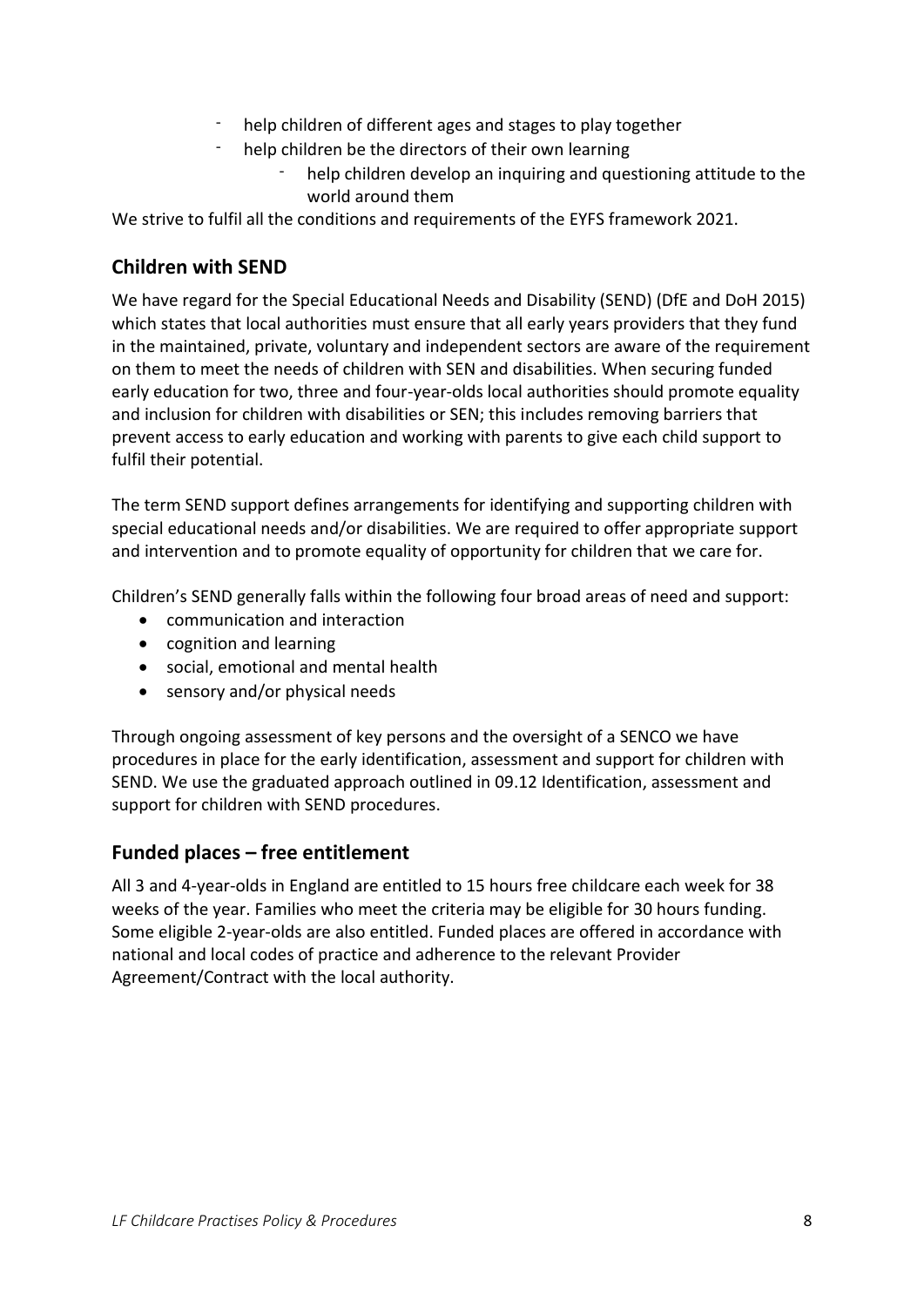## <span id="page-8-0"></span>**09.01 Procedure: Waiting list and admissions**

### <span id="page-8-1"></span>**Waiting list procedure**

We aim to ensure that all sections of the community receive accessible information, and that our admissions procedures are fair, clear and open to all parents who apply for a place.

- The setting is widely advertised in places accessible to all sections of the community.
- Information about the setting is accessible, using plain English, in written and spoken form and, where appropriate, provided in different languages and in other formats if requested.
- Children with disabilities are supported to take full part in all activities within the setting and the setting makes reasonable adjustments to ensure that this will be the case from the time the child is placed on the waiting list.
- If we require a waiting list this is arranged in the order the request was received. In addition, we may take into account the following:
	- the age of the child with priority being given to children eligible for the free entitlement
	- the vicinity of the home to the setting
	- siblings already attending the setting
	- the capacity of the setting to meet the individual needs of the child
- Funded places are offered in accordance with the Early Years Entitlements: Operational Guidance for local authorities and providers (DfE 2018) and any local conditions in place at the time,
- Where it is financially viable to do so, a place is kept vacant for an emergency admission.
- The setting and its practices are welcoming and make it clear that fathers, mothers, other relations and carers and childminders are all welcome.
- The setting and its practices operate in a way that encourages positive regard for and understanding of difference and ability, whether gender, family structure, class, background, religion, ethnicity or competence in spoken English.
- The needs and individual circumstances of children joining the setting are monitored on *09.1c Little Fishes registration form*, to ensure that no accidental or unintentional discrimination is taking place and that reasonable adjustments are made as required.
- The procedures in 05 Promoting inclusion, equality and diversity are shared and promoted to all.
- Places are provided in accordance with *09.01d Little Fishes terms and conditions* issued to every parent when the child takes up their place. Failure to comply may result in the provision of a place being withdrawn.

## <span id="page-8-2"></span>**Admissions and administration procedures**

Parents interested in enrolling their child are invited to visit the setting for a 'show round' and are given an **Admissions Pack**. This contains:

- *09.01a Little Fishes Prospectus*
- *09.01b Little Fishes Application form*
- *09.01c Little Fishes Registration form*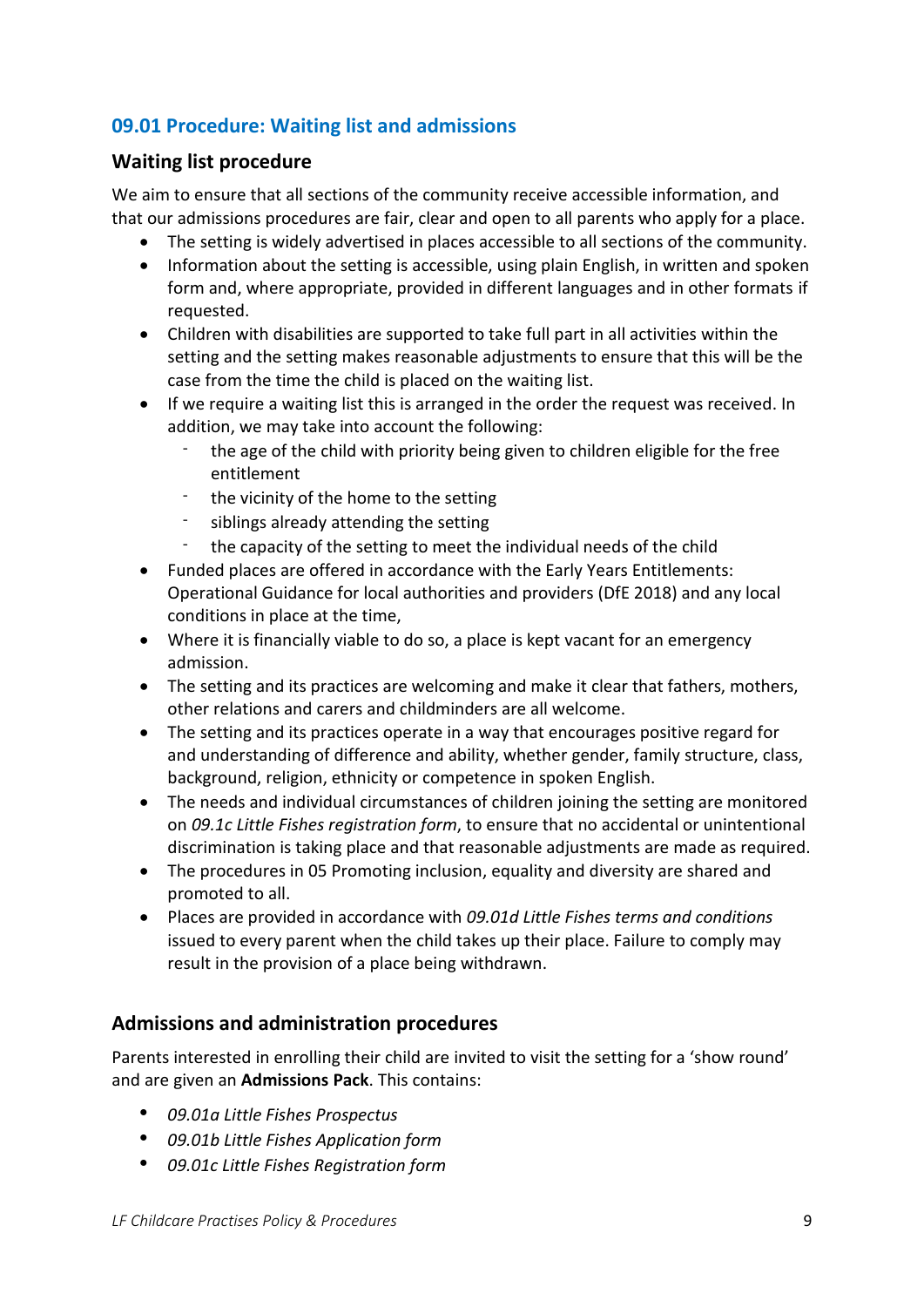- *09.01d Little Fishes Terms and Conditions*
- *07.01a Little Fishes Privacy Notice*

#### **Registering an interest**

To register an interest, parents are required to:

- Complete *09.01b Little Fishes Application form* to request a place, this is processed by our administrator.
- Confirm they have read *07.01a Little Fishes Privacy Notice* and consent to Little Fishes holding their data

### **Securing a place**

To secure a place, parents are required to:

- Complete *09.01b Little Fishes Registration Form* which contains personal information about the child and family and also permissions, that must be completed in full, prior to the child securing a space.
- Confirm they have read and understood *09.01d Little Fishes Terms and Conditions* that govern the basis by which we provide childcare
- Pay a £50 deposit, refunded when the child starts at Little Fishes.

The completed paperwork is checked by the setting manager or deputy before the child starts and filed in the registration file. The offer of a place and the start date are confirmed by email by the administrator.

#### **Before starting at the setting**

The administrator contacts parents by email to arrange the first settling sessions and send 09.01e Settling pack, including:

- *Little Fishes Background Information form* welfare and care information specific to the child to assist the key worker to settle the child into nursery.
- Information on the 3 stage settling process.

The email also contains information such as tips for getting ready for nursery, what to bring to nursery, birth certificate to verify ID and immunisation record in Health record (red book).

#### **Additional information collected at the first settling session**

- The key person is responsible for discussing any information needing clarification on the background form, and for ensuring that any further forms (medical/ allergy/SEN/ SG) are completed if relevant.
- Parents are given a **Welcome pack** at their child's first settling containing information on the setting process, introduction to key person and the role of a key person, advice on how to access our policies and procedures.
- Photos are collected to make child's 'home book'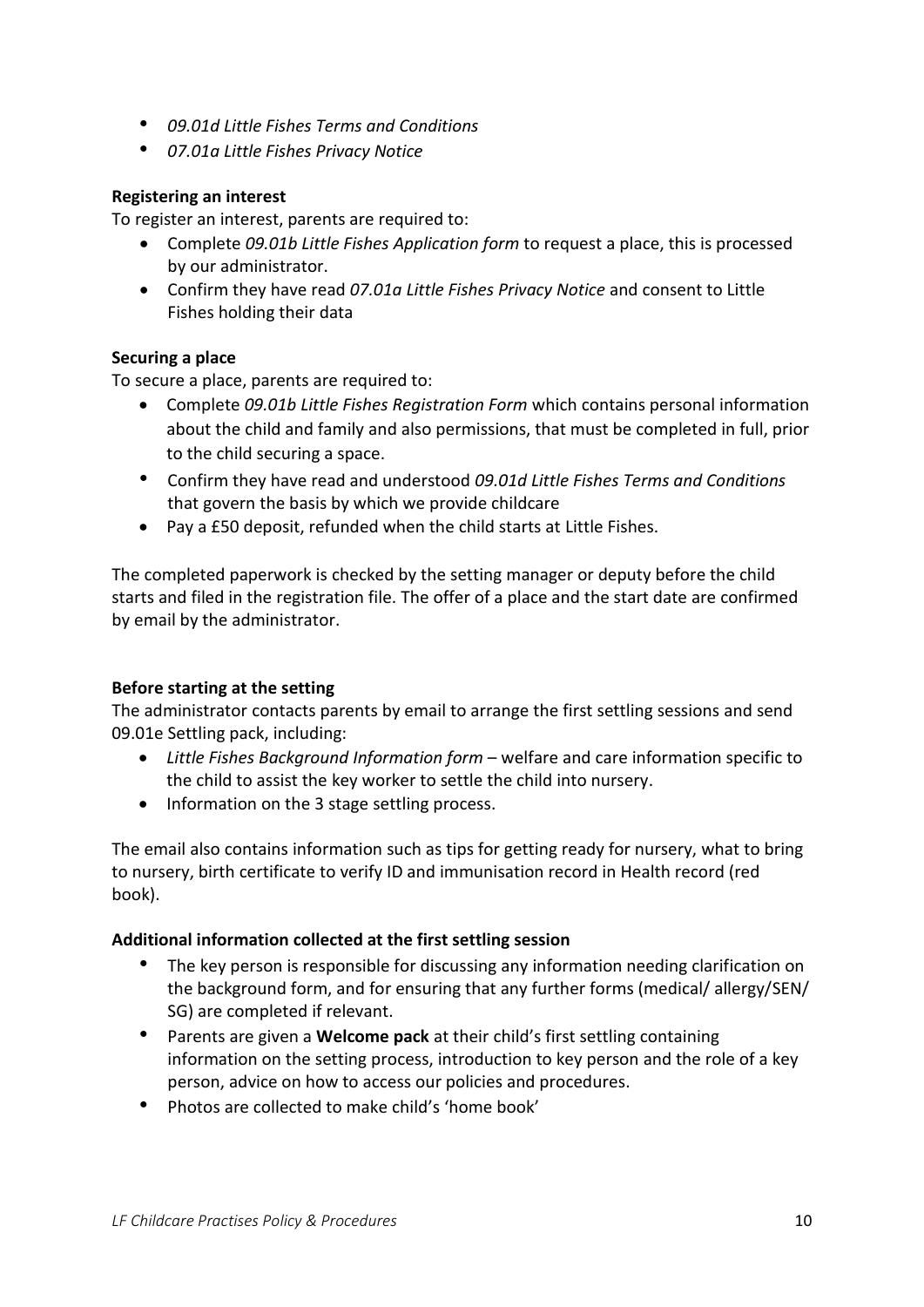#### **Monitoring**

The administrator / managers check the admission process is complete and fill out *04.02b Medical summary form* (if required) and take note of parent's permission / consent and ensure all the information is clearly displayed in register.

#### **Children with SEND**

The manager must seek to determine an accurate assessment of a child's needs at registration. If the child's needs cannot be met from within the setting's core budget, then an application for SEN inclusion funding must be made immediately. In rare cases a private arrangement may be made with families to allow provision to be met.

Children with identified SEND must be offered a place when one becomes available as with any other child. However, the start date for children with more complex SEND will be determined by the preparations made to ensure the child's safety, well-being and accessibility in the setting. If a child's needs determine that adjustments need to be made, the manager must outline a realistic timeframe for completion, detailing the nature of adjustments e.g. risk assessment, staff training, health care plan and all other adjustments required. The child's safety at all times is paramount.

At the time of registration, the manager must check to see if a child's family is in receipt of Disability Living Allowance (for eligible children over three years )**,** if so, the manager must ask for evidence to enable them to claim the Disability Access Fund directly from the local authority. If the family is eligible but not in receipt of the allowance, the setting manager will support the family in their application. More information can be found at [www.gov.uk/disability-living-allowance-children/how-to-claim.](http://www.gov.uk/disability-living-allowance-children/how-to-claim)

Preparation for admitting a child with SEND must be made in a reasonable amount of time and any delay in the child starting is scrutinised by the setting manager to avoid discrimination and negative impact on the child and family. During a preparation period the family and relevant agencies and the local authority must be regularly updated on the progress of the preparations.

#### **Safeguarding/child protection**

If information is provided by the parents that a child who is starting at the setting is currently, or has had involvement with social care, the designated person will contact the agency to seek further clarification.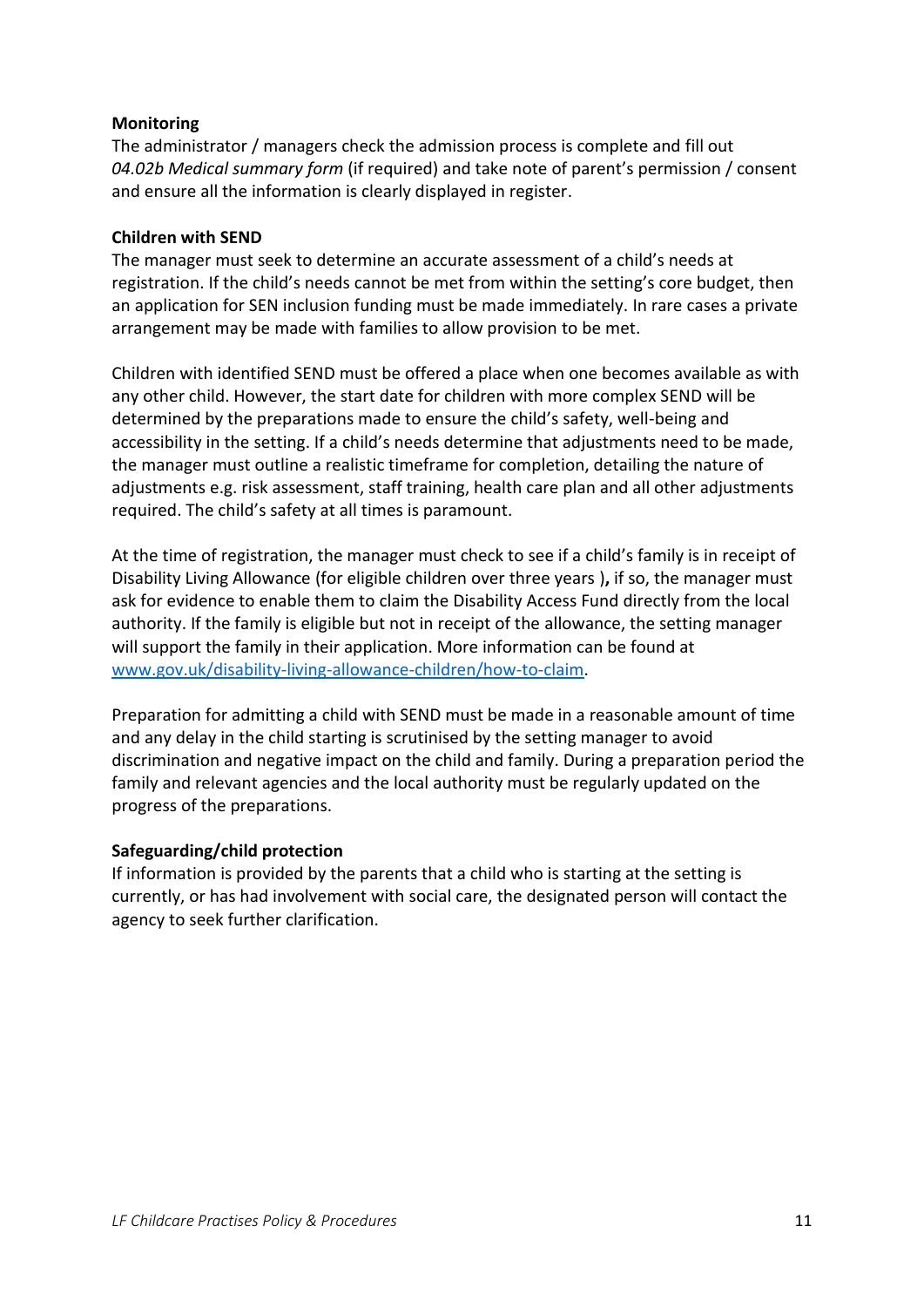### <span id="page-11-0"></span>**09.02 Procedure: Absence**

Parents are advised that they should contact the setting within half hour of the child's expected arrival time.

#### **Recording absence**

The reason for absence is recorded in the absence book, noting child's name, reason for absence, method of informing us and adult taking message.

All absences are recorded on the register and in the absence book with the reason given for the absence, the expected duration and any follow up action taken or required with timescales.

Absence records are retained for at least three years, or until the next Ofsted inspection following a cohort of children moving on to school.

#### **Unexplained absence and safeguarding**

- If a child who normally attends fails to arrive and no contact has been received from their parents, the session leader takes immediate action to contact them to seek an explanation for the absence and be assured that the child is safe and well.
- Attempts to contact the child's parents or other named carers continue throughout the day on the first day of absence.
- If no contact is made with the parents and there is no means to verify the reason for the child's absence i.e. through a named contact on the child's registration form, this is recorded as an unexplained absence on the register and is followed up by the manager each day until contact is made. This may be by email. The attempted contact is noted in the child's record in the welfare file.
- If contact has not been made within three working days (three consecutive sessions), the DSL will contact children's services for advice about making a referral. Other relevant services maybe contacted as per LSP procedures.
- If at any time further information comes to light that gives cause for concern, procedure *06.03 Responding to safeguarding or child protection* concerns is immediately followed.

### <span id="page-11-1"></span>**Safeguarding vulnerable children**

- If there is any cause for concern i.e. the child has a child protection plan in place or there have been previous safeguarding and welfare concerns, the designated safeguarding lead attempts to contact the child's parent/carer immediately. If contact is made and a valid reason given, the information is recorded in the child's file.
- If no contact is made, the child's absence is logged on 06.1c Safeguarding incident reporting form, If the child has current involvement with social care, the social worker is notified on the day of the unexplained absence and safeguarding procedures are followed.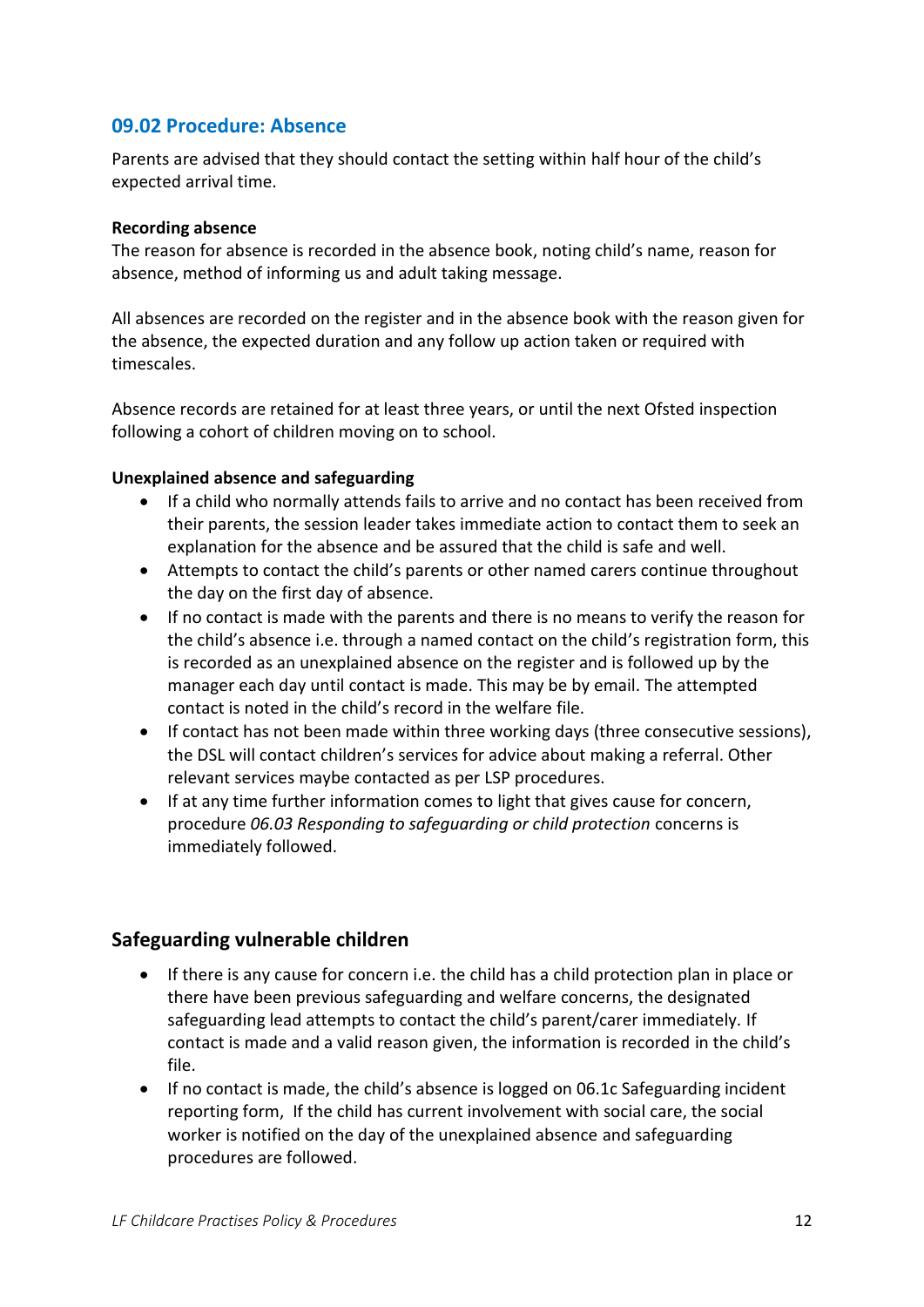- Any relevant professionals involved with the child are informed, e.g. social worker/family support worker.
- If contact is made and the designated safeguarding lead is concerned that the child is at risk, the relevant professionals are contacted immediately. The events, conversation and follow-up actions are recorded. If contact cannot be made, the designated person contacts the relevant professionals and informs them of the situation.
- If at any time information comes to light that gives cause for concern, *06. Safeguarding children, young people and vulnerable adults* procedures are followed immediately.

## <span id="page-12-0"></span>**Poor/irregular attendance**

Whilst attendance at an early years setting is not mandatory, regular poor attendance may be indicative of safeguarding and welfare concerns that should be followed up. Absences are manually tracked to identify any causes of concern. A record of this is kept in the welfare file.

- In the first instance the Little Fishes manager will discuss a child's attendance with their parents to ascertain any potential barriers i.e. transport, working patterns etc and should work with the parent/s to offer support where possible.
- If poor attendance continues and strategies to support are not having an impact, the setting manager must review the situation and decide if a referral to a multi-agency team is appropriate.
- Where there are already safeguarding and welfare concerns about a child or a child protection plan is in place, poor/irregular attendance at the setting is reported to the Social Care worker without delay.

In the case of funded children the local authority may use their discretion, where absence is recurring or for extended periods, taking into account the reason for the absence and impact on the setting. The setting manager is aware of the local authority policy on reclaiming refunds when a child is absent from a setting**.**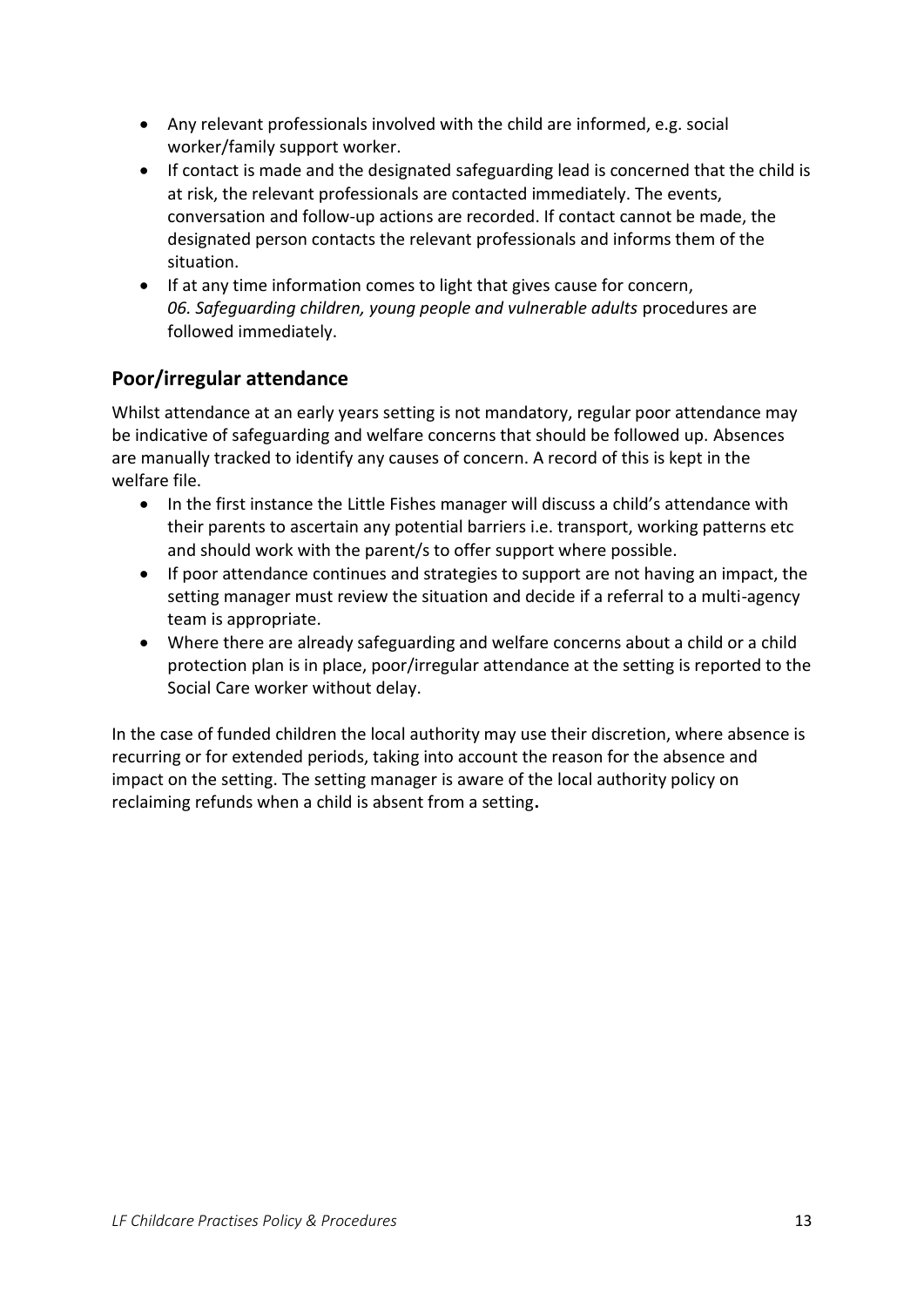## <span id="page-13-0"></span>**09.03 Procedure: Settling in arrangements**

#### <span id="page-13-1"></span>**The three stage settling model**

The setting manager and key person explain the need for settling in, the three stage settling model and agree a plan with the parents. As a starting point, this consists of a one hour accompanied session and then a one hour one-to-one with key person but unaccompanied by parent. The plan will then be agreed with parents depending on how the child has settled. This is a flexible process with the child at the centre.

The initial settling sessions are arranged by the administrator with regards to when the key person is in. The key person takes the lead in reviewing and agreeing any further settling sessions, if needed, until the child is happily settled and these are noted in the child's welfare file.

#### **Stage 1 – Promoting proximity**

- For the first session, the parent attends with the child and does not leave for any time.
- On the first day, the key person shows the parent around, introduces members of staff, and explains how the day is organised, making the parent and child feel welcome and comfortable.
- One to two hours is sufficient to attend on any one day initially.
- The key person always greets the parent and child. (Shift patterns may need to be adjusted when settling in.)
- The parent is invited to play with their child and the key person spends time with them. As much time as possible is allowed for the key person to do this.
- The key person observes the parent's interactions, methods of comfort, and preferably snack and changing times.
- The key person sensitively engages with the child, establishing eye contact and warm and encouraging words. The parent is the main source of comfort for the child.
- The key person observes to see if the child is responding to them, beginning to explore the environment (if able), noting what they seem to like and making sure it is available the next visit.
- Younger or unsettled children may require more settling session with their parent to establish proximity.

#### **Stage 2 – Promoting secure base**

- If the child is responding happily to the situation (body language, smiles and eagerness engage in activities/play), then the child is ready for the parent to spend short periods of time away. If signs of distress are still apparent then the separation will be approached more slowly, starting with the parent staying in the room, but taking a 'back seat', while the key person spends time with the child.
- When the parent leaves, they always say goodbye and say they are coming back. Parents should never slip away without the baby noticing; this leads to greater distress.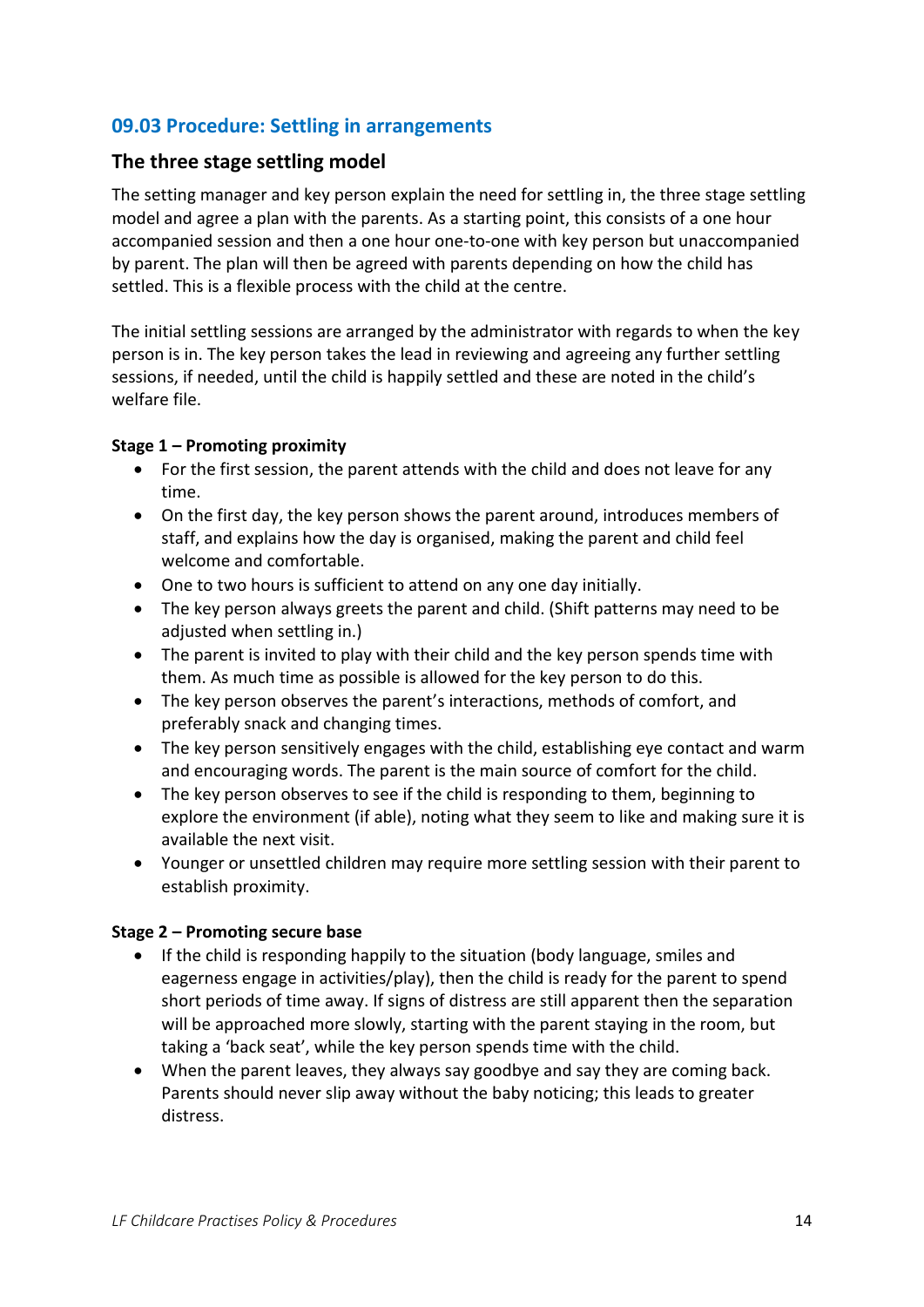- One hour is recommended for the first time a child is left but this may be a shorter period of time and gradually extended if the key person and parent feel this would be more beneficial.
- Parents can be asked to bring in a comfort toy from home. Some parents may agree to send in a recording of a song that they sing to get their baby to sleep, especially if it is in their home language.

Attachment can be seen when the child shows signs that they are happy to transfer their need to be dependent onto the key person. Key persons look for signs such as the child being pleased to see them, looking for them when distressed, responding to play and taking comfort from the key person

### **Stage 3 – Promoting independence**

- Parents can now leave their child for longer, until they can cope with a full day.
- After 4-6 weeks, the key person reviews the settling in plan with the parent and discusses how well the child has settled. They discuss problems that may have arisen and plan how they will be overcome.

## <span id="page-14-0"></span>**Adapting the 3 stage settling based on age, stage SEND, EAL and part time attendance**

#### **Two-year-olds starting a setting for the first time**

- A two-year-old may have little or no experience of group care. As part of gathering information from parents, it is important to find out about the child's experience of non-parental care, for example grandparents, or childminder; this informs staff as to how a child may respond to a new situation.
- The settling session should be arranging within a short timespan as possible  $-$  a long gap may necessitate starting the settling process again.
- The three-stage approach involving *Proximity, Secure Base* and *Dependency/Independence* is applied.
- After registration, a settling-in plan is drawn up. Where, if possible, a home visit is carried out for the same purpose.
- To settle in a two-year-old, the setting will go through the same process of gradually increasing the time a child attends with a parent/carer during the proximity stage.
- This will be flexible depending on how the child responds every child is unique.
- On the first day, the parent attends with the child, and stays for an hour session (less if the child becomes tired). On day two, the parent stays for the session. The child/parent and key worker can make a special look book, based on the photos the parents provide. .
- If a secure base is established the parent and key person will decide to move to the next stage of settling.
- It is evident that the child is developing a sense of secure base when he or she shows interest in activities and begins to engage with the key person and other children. Then the parent / carer may gradually start to spend short periods of time away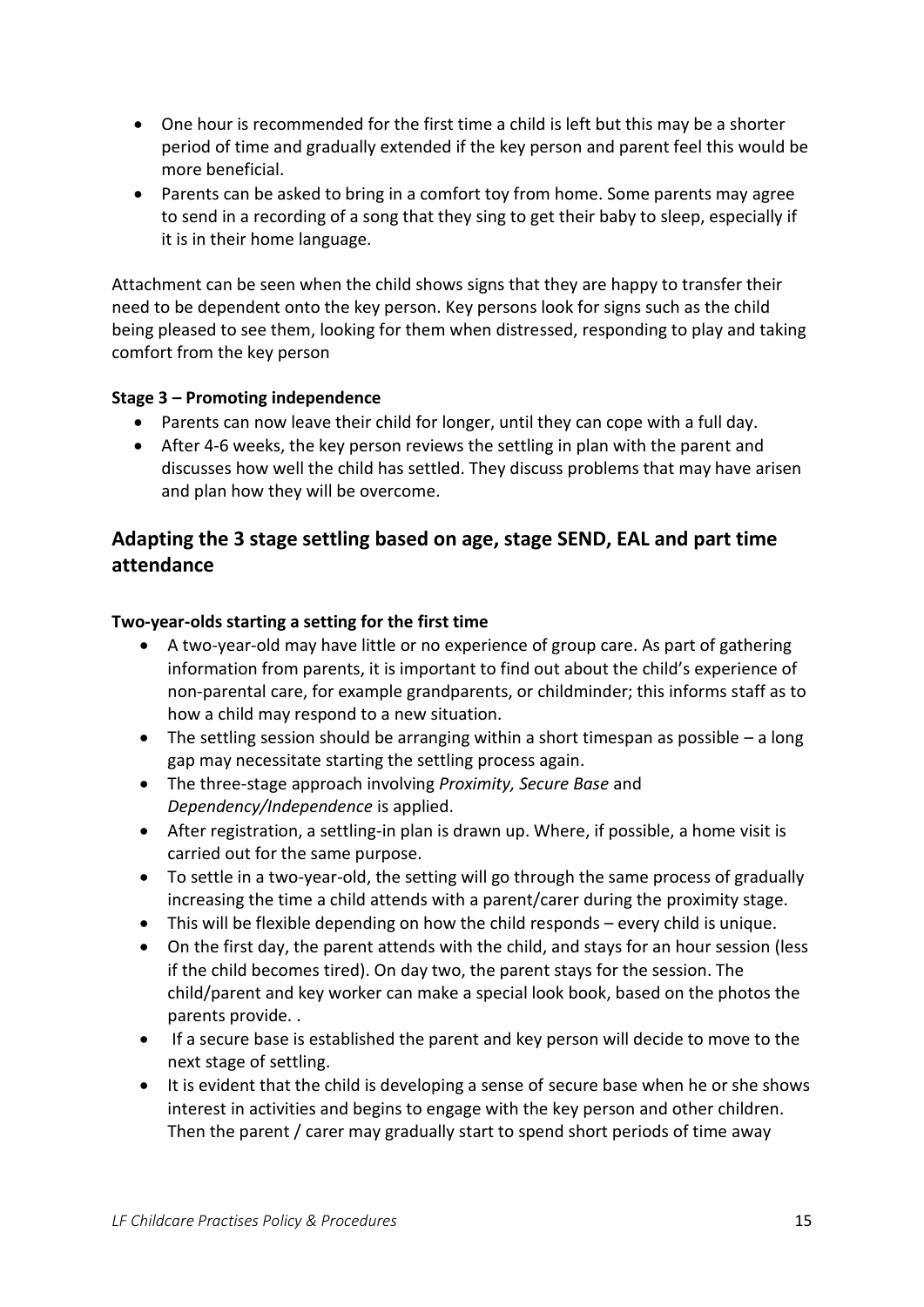from child to see how the child responds, this time increases until the child can manage a whole session without the parent.

• Separation causes anxiety in two-year-olds, as they have no concept of where their parents have gone. Parents should always say goodbye and tell them when they will return. Patience with the process will ensure children are happy and eager to come to play and be cared for in the setting.

### **Three- and four-year-olds settling for the first time**

- Most children of this age can move through the stages more quickly and confidently.
- Some children take longer, and their needs for proximity and secure base stages should be accommodated as much as possible.
- Some children appear to leap to dependency/independence within a couple of days. In most cases, they will revert to the need for proximity and secure base. It can be difficult to progress to true dependency/independence and this can be frustrating.
- After registration, a settling-in plan is drawn up and in some circumstances a home visit is recommended.
- On the first day, the parent attends with the child for an hour and the key person and parent review how they feel the child managed.
- If a secure base is established; If the child shows interest in the activities and is beginning to engage with the key person and other children, the child may be happy to be left for an hour. If not, a second visit with the parent will be recommended.
- If by the third day, the child is able to spend more time without the parent, the child may be ready for a short day or session, progressing to a full day or session when ready.
- If the child is transferring or has attended another setting this process may be quicker.
- Parents are encouraged to explain to their child where they are going, and that they will return. We can use resources such as 'A day in the Life of Little Fishes' here.

### **For children with SEND**

- If a child has been identified as having SEND then the key person/SENCO and parents will need to identify and address potential barriers to settling in e.g. timings of medication and invasive procedures, specific routines and levels of support.
- Staffing is organised so the key person can spend one-to-one time with the child until they are at stage 2 of the three-step process.

### **For children whose first language is not English**

- For many children learning English as an additional language, the stage of proximity takes longer as the child is dependent upon the parents' input to make sense of what is going on.
- If the parent does not speak English, efforts are made to have an interpreter at the first settling/induction session; it will be helpful for them to see around the setting and be clear about their role in interpreting in the play area.
- The settling-in programme is explained to the parent, and it is emphasised how important it is that they stay with the child and talk to him/her in the home language to be able to explain things.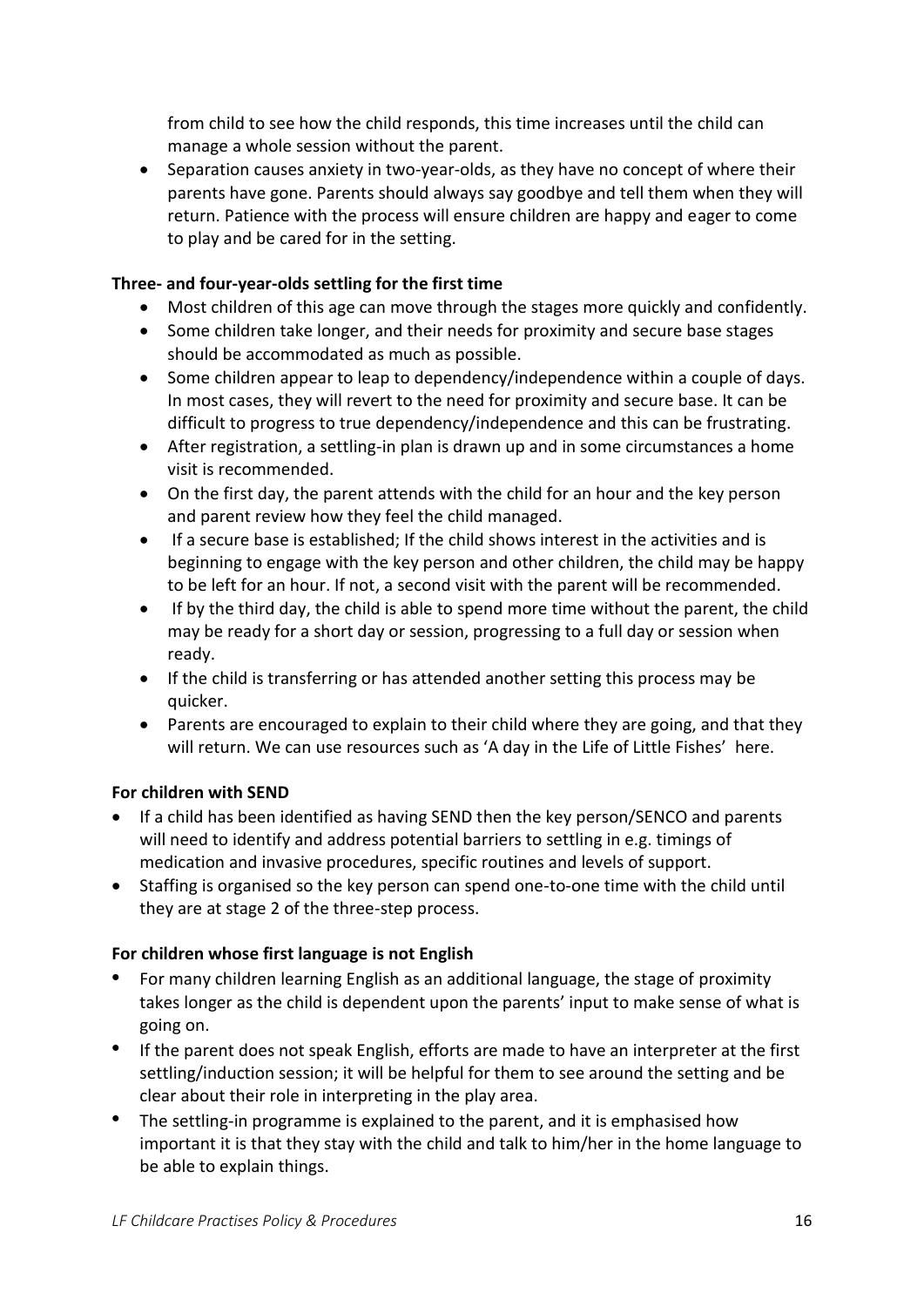- Through the interpreter, the key person will try to gauge the child's level of skills in their home language; this will give the key person an idea of the child's interests and levels of understanding.
- The need for the parent to converse in the child's home language is important.
- The key person makes the parent feel welcome using smiles and gestures.
- With the parent, make a list of key words in the child's home language; sometimes it is useful to write the word as you would pronounce it. These words will be used with the child and parents will be addressed with 'hello' and 'goodbye' in their language.
- The key person prepares for the child's visits by having a favourite toy or activity ready for the child to provide a means to interact with the child.
- Children will be spoken to as per any other child, using gestures and facial expressions to help.
- When the child feels happy to spend time with the key person (secure base), the parent can leave for progressively longer periods of time.
- Progress with settling in will be done as with any other child; it just takes a little longer to reach dependency/independence.

#### **Part-time children**

.

- Part-time children have the same needs when settling in as full-time children. However, part-time attendance means that there may be gaps between times the child is in one week to the next.
- If feasible children can be offered extra sessions to help with the settling in process. The normal pattern of attendance can then resume.

#### **When children do not seem to settle**

- It is not good for children to be in a setting when they are acutely distressed and anxious. A child who is not securely attached and settled is overwhelmed with fear. They are unable to participate in any activity and do not learn. It is not in their immediate or long-term interest to attempt to prolong what is an agonising experience for them.
- A highly distressed child will need 1:1 attention consistently; their distress will upset other children and put stress on staff. If this is the case, the key person discusses with the manager or deputy.
- Attempts are made to reduce anxiety and distress through a planned approach with the parent.
- The 3 stages of settling-in are reviewed and the plan is pitched back at the appropriate stage.
- Particular triggers of distress are discussed to see what can be done to alleviate it.
- If all attempts have been made and the child still cannot cope without the parent, then the place is offered only with the parent attending. In some cases, it may be appropriate to withdraw the place and help the parent consider alternatives. For a child 'in need' this may need to be discussed with the social care worker, where one is allocated to the child, health visitor or referring agency.

#### **When a parent is unable or refuses to take part in settling in**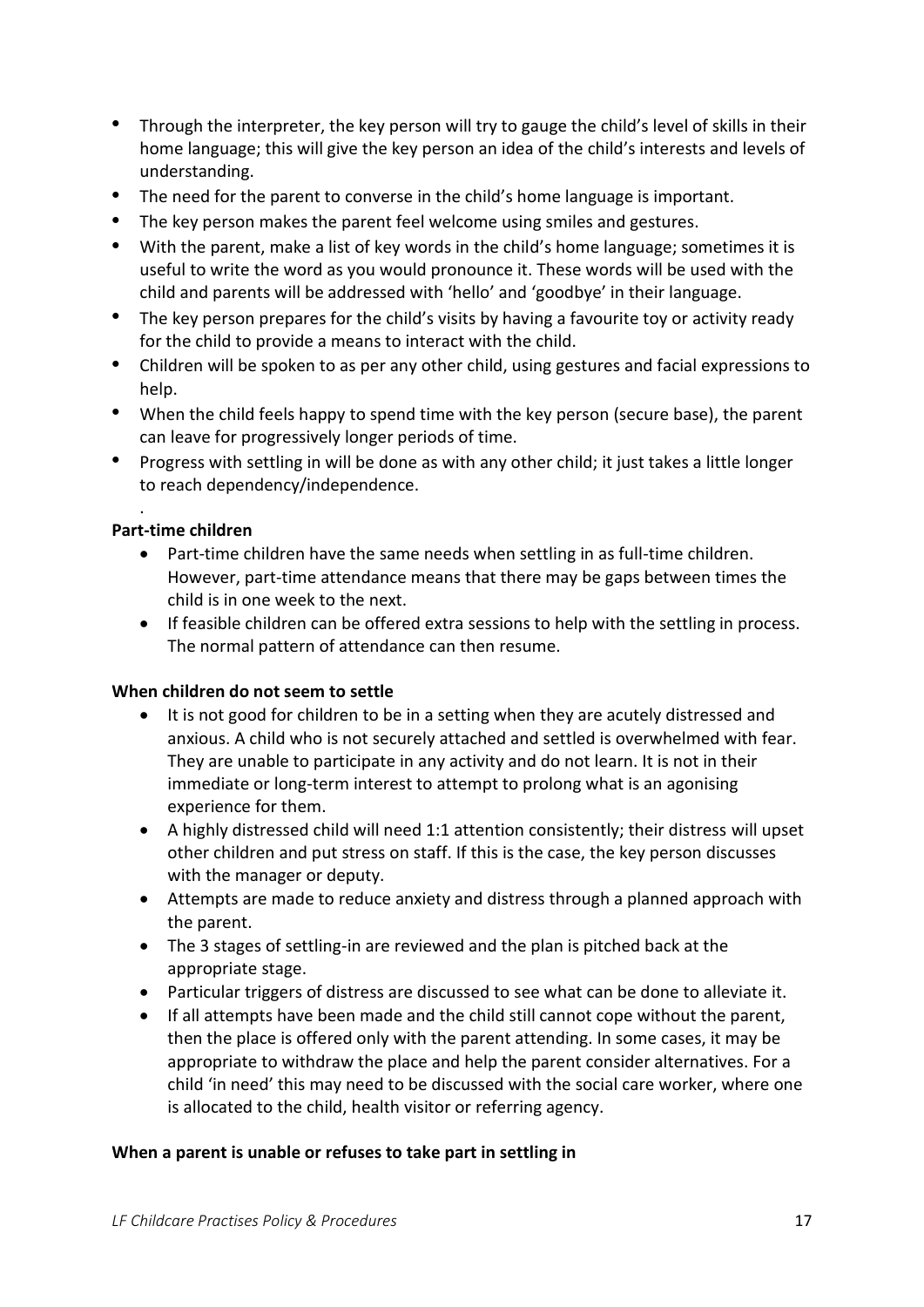- Information about the 'settling in' plan is given at the show round visit and the reasons are explained.
- If the parent feels that this will be difficult perhaps another close relative can come in instead.
- Genuine difficulties need to be handled sensitively, but generally speaking this is not an issue where the parent has a choice not to attend with their child. A parent who refuses to take part in settling in may have the offer of the place withdrawn.

#### **Prolonged absences**

- If children are absent from the setting for any for periods of time beyond one or two weeks, their attachment to their key persons will have decreased and will need to be built up again.
- Parents are made aware of the need to 're-settle' their children and a plan is agreed.

#### **Settling-in staff arrangements**

- Start times are staggered to allow sufficient one-to-one time with each child and parent.
- Children should preferably at least be at stage 2 of settling before the key person begins settling another child.

Where a number of children need to start – key persons can start settling one child in the morning and another in the afternoon. In their first week, children who are settling in will not stay all day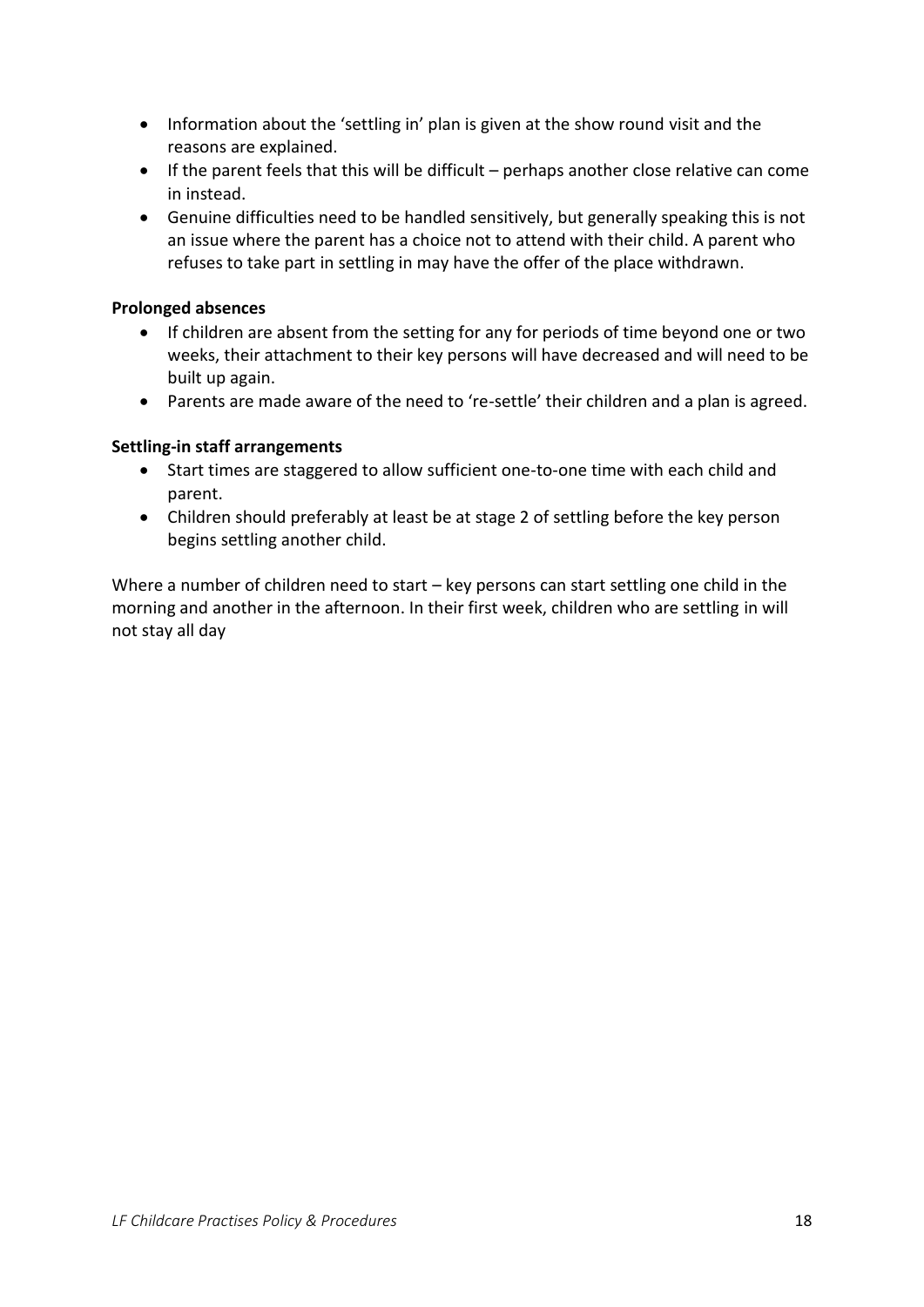## <span id="page-18-0"></span>**09.04 The role of the key person**

### <span id="page-18-1"></span>**The key person role**

- The key person conducts the progress check at age two for their key children. For newer members of staff this is supported by the managers.
- The role is fully explained to parents on induction (see Role Of the Key person-Welcome pack) and the name of the child's key person and 'back up' key person is displayed in the register.
- The setting manager and key person explain the need for a settling in process. See 09.03 Settling in arrangements, including the three stage settling model.
- Shift patterns and staff absence can affect a child who is just settling in; where possible, settling in should be matched to when the key person is on duty.
- The number of children for each key person takes into account the individual needs of children and the capacity of the key person to manage their cohort; it is also influenced by part-time places and part time staff. The setting manager should aim for consistency i.e. matching part-time staff to part-time children; full-time children should not be divided between key persons during the week.
- Photographs of key persons and their key groups are displayed clearly.

### <span id="page-18-2"></span>**Back-up/ buddy key person**

- As most of our staff are part time we operate a 'back-up/buddy' system. This identifies a second member of staff who fulfils the key person role.
- The back up/buddy can also fulfil the role in the absence of the main key person, for example, during annual leave or sickness.
- The role of the back-up key person is to step in when the main key person is absent or unavailable to provide a stable and consistent care relationship for the child.
- The back-up key person is identified when the child starts but is not introduced to the child until an attachment is beginning to form with the key person.
- The back-up key person gradually forms a relationship with the child until the child is happy to be cared for by this person.
- The back-up key person shares information with parents in the key person's absence and makes notes in the child's records where appropriate.
- The back-up key person ensures information is shared with the key person.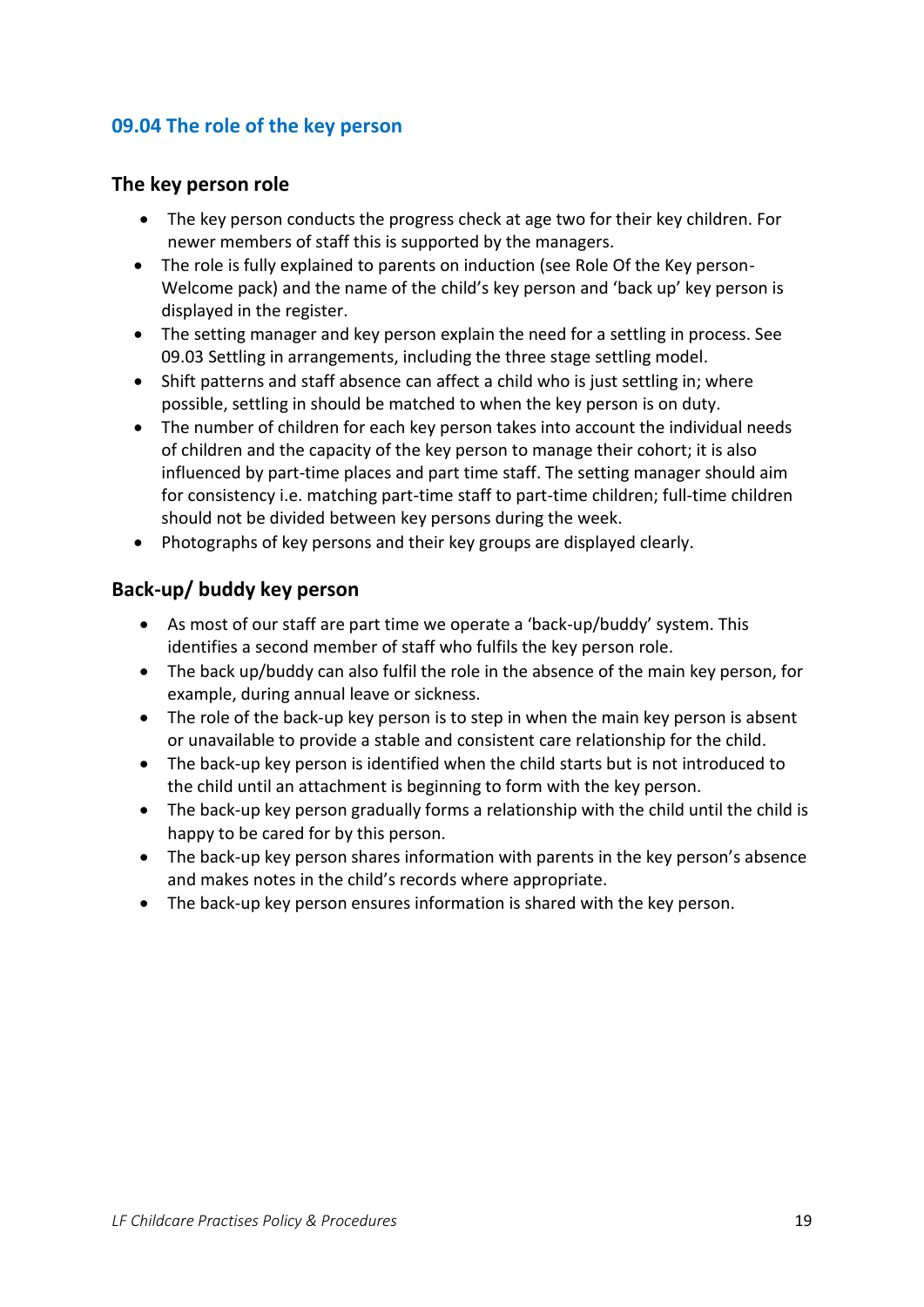## <span id="page-19-0"></span>**09.05 Procedure: Process for establishing children's starting points**

The aim of establishing a child's starting points is to ensure that the most appropriate care and learning is provided from the outset.

Starting points are established by gathering information from the first contact with the child's parents at induction and during the 'settling in' period. Staff do not 'wait and see' how the child is settling before they begin to gather information.

The key person is responsible for establishing their key children's starting points by gathering information in the following ways:

- observation of the child during settling in visits
- discussion with the child's parents
- building on information that has been gathered during registration by referring to the background registration form

The information gathered is recorded within two weeks of the child's official start date and sooner where possible.

- The key person must make a 'best fit' judgment about the age band the child is working in, referring to Development Matters or Birth to Five Matters.
- For 2-year-olds the *09.05b Checkpoint for 2-year-olds form* can be used as an initial assessment but with an awareness that the settling process will also impact children's behaviour/ability to demonstrate what they can do.
- For 3- and 4-year-olds the key person uses the *09.05a On-entry assessment form* and the checkpoint form (*09.05 c/d*) relating to the child's age.
- The key person should complete details by indicating where they have gathered their evidence from, using more than one source where possible i.e. parent comment and observation during settling in.

If the initial assessment raises any concerns that extra support may be required procedure *09.12 Identification, assessment and support for children with SEND* is followed.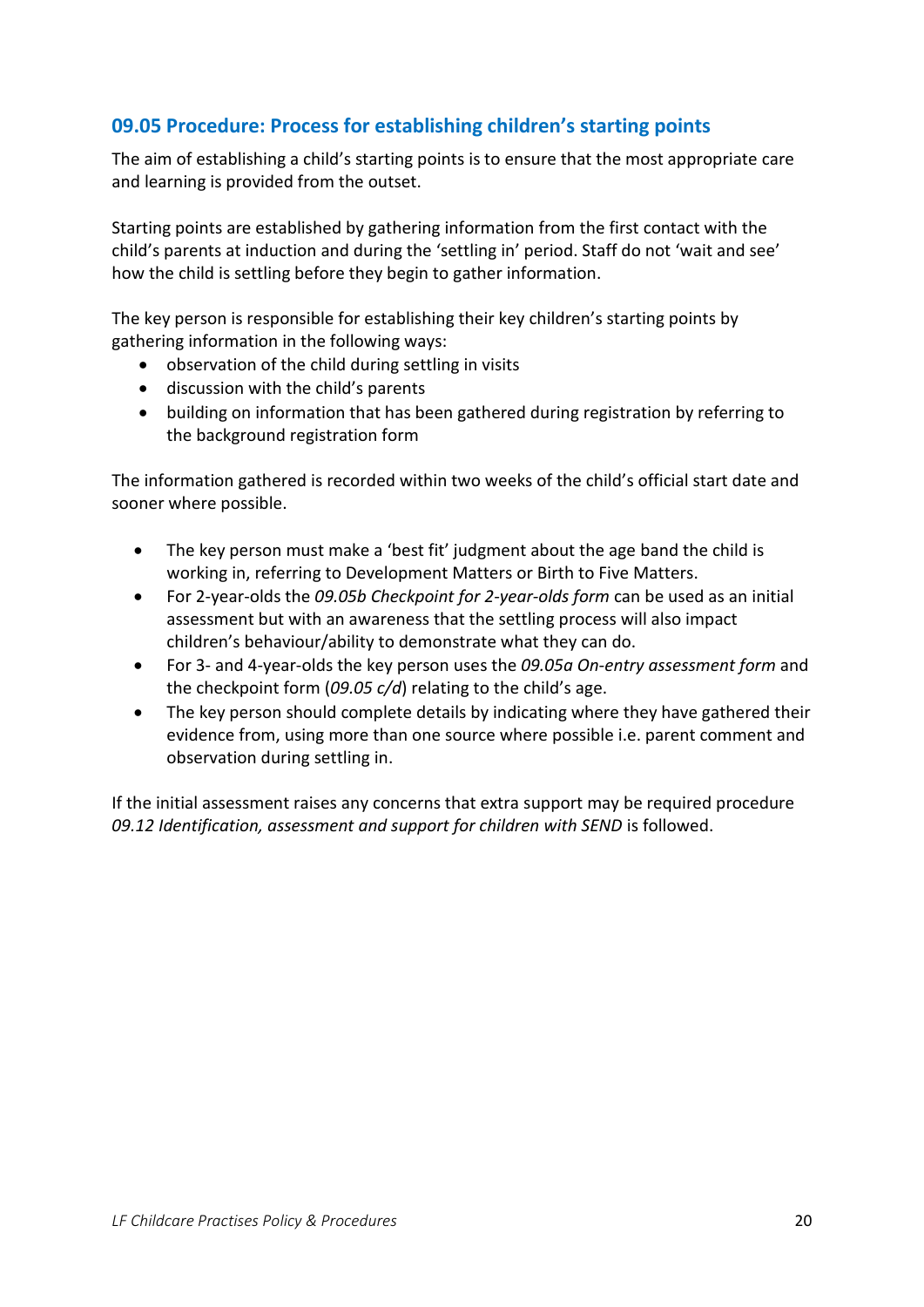### <span id="page-20-0"></span>**09.06 Prime times – arrivals and departures**

Prime times of the day make the very best of routine opportunities to promote 'tuning-in' to the child emotionally and to create opportunities for learning

### <span id="page-20-1"></span>**Arrivals**

During the pandemic it was necessary to limit adults within the building so handover was to the session leader at the nursery door. The child was greeted by a key person as soon as possible. This system is still operating as the parents/staff felt that changing the arrival procedure would unsettle children.

#### **From Sept 2022**

Whenever possible the key person or back up key person always greets the younger 2 year old children. This ensures that young children are received into the setting by a familiar and trusted adult. The session leader marks their presence and time of arrival in the register.

If a child who is expected fails to arrive, the session leader contacts the child's parents to find out why the child is absent following *09.02 Absence procedures*.

The key person ensures there is a clear instruction of who will be collecting the child, and at what time.

The key person or session leader greets the parents and takes time to hear information the parents need to share. They inform the parents of aspects of the day, such as if there is an agency member of staff or flexible worker in, which members of staff will be around later when parents collect their child, any planned outings, or special planned event. Any consent forms are signed.

The key person receives the child physically as soon as possible and tunes in to how he or she is feeling and prepares to meet his/her needs.

Parents of younger children should spend a few minutes with their child and key person before leaving. Many parents will be in a hurry, but this can have an unsettling effect.

Always ensure that the parents say goodbye to their child and say when they are coming back, such as 'after lunch', rather than just 'later'.

If the member of staff receiving the child is not the key person, the member of staff will hand over the information shared by the parents to the key person when they arrive. Any messages are recorded on the daily sheet.

### <span id="page-20-2"></span>**Injuries noted on arrival**

If a child is noted to have visible injuries when they arrive at the setting *06.03 Safeguarding procedure* is followed and a *06.01d Little Fishes pre-existing injury form* completed. This is stored in the child individual section of the welfare file.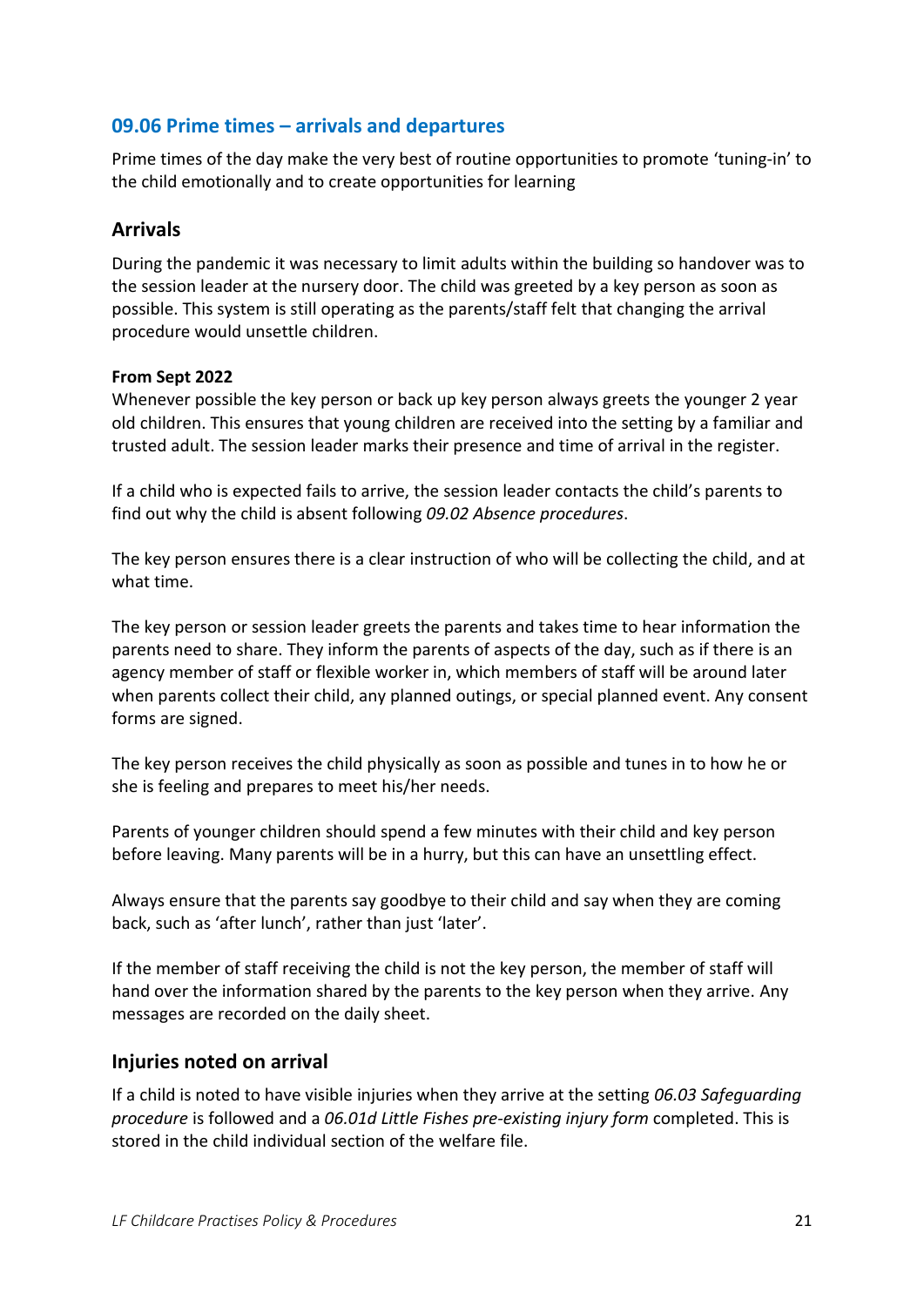## <span id="page-21-0"></span>**Changing shifts and handing over information**

When the key person leaves or goes on a break, and there is relevant information for their child's care they share this information with the session lead. The lead feeds back any information to the key person on return to ensure that all information is passed on. If someone other than the key person receives the child, he/she will share any information from the parent and write a note for the key person. Confidential information should be shared with the setting manager to pass on.

## <span id="page-21-1"></span>**Departures**

.

- Children are prepared for home, with clean faces, hands and clothes if required.
- The key person tries to greet parents when they arrive, ensuring that the person who has arrived to collect the child is named on registration form or we have notice. They hand over the child personally and enter the time of departure in the register.
- Only persons aged over 16 years should normally collect children. If a parent has no alternative, then this is agreed with the setting manager and a risk assessment completed and signed by the parent. In all cases the setting manager will ask the parents to ensure that in future alternative arrangements are made. If the parent is under 16 years of age, a risk assessment will be completed. No child will be collected by anyone who has not reached 14 years of age. The risk assessment should take account of factors such as age/vulnerability of child, journey travelled, arrangements upon leaving the setting to go home/elsewhere.
- Practitioners verbally exchange information with parents.
- Accident forms and pre-existing injury forms are signed.
- If someone other than the key person is with the child at the end of the day, the key person should pass general information to the other staff or write a note for the parents.
- Confidential information should be shared with the setting manager to pass on.

## <span id="page-21-2"></span>**Maintaining children's safety and security**

Arrivals and departures pose a particular threat to the safety and security of the children, particularly when parents arrive at the same time or when in shared premises. To minimise the risk of a child leaving the building unnoticed, the setting manager conducts a risk assessment that identifies potential risks and the measures put in place to minimise them, such as staff busy talking to individual parents or doors left ajar. The risk assessment is shared with their line manager and is updated as and when required.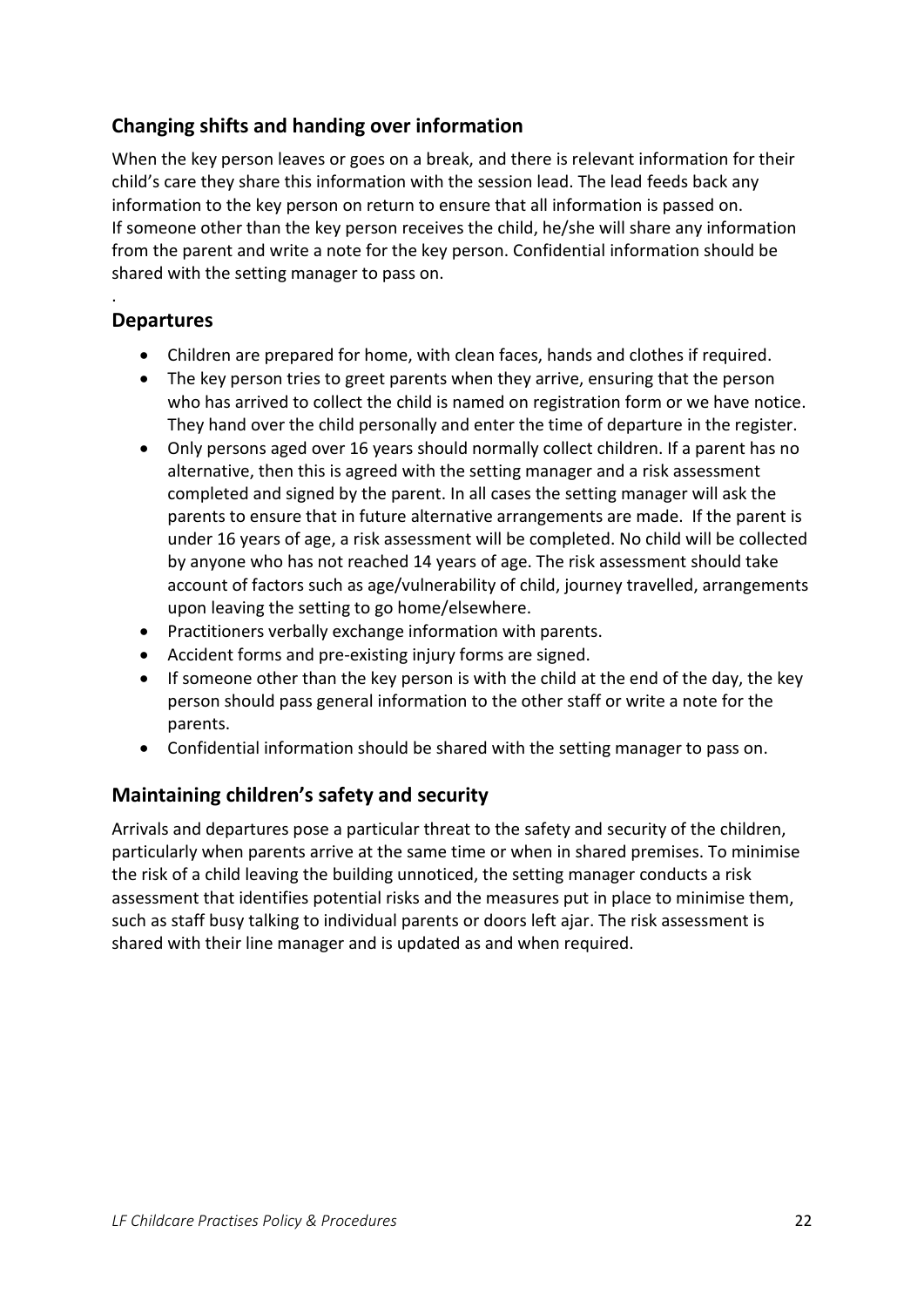## <span id="page-22-0"></span>**09.07 Procedure: Prime times – Snack times**

The details of how snacks are prepared, presented is outlined in *03 Food safety and hygiene policy*.

- A 'snack' is prepared mid-morning and can be organised according to the discretion of the session manager e.g. picnic on a blanket.
- Older children may also take turns to help set the table for snack. Small plastic jugs are provided with choice of milk or water.
- Children wash their hands before and snack-time. After snack time they use a hand sanitiser.
- After the age of two, children can drink semi-skimmed milk as a main drink, as long as they are eating a varied and balanced diet.
- Fruit or raw vegetables, such as carrot or tomato, are offered in batons, which children should be encouraged to help in preparing. Bananas and other foods are not cut as rounds but are sliced to minimise a choking hazard.
- Portion sizes are gauged as appropriate to the age of the child.
- Biscuits should not be offered generally, but rice cakes, breadsticks, bread or oatcakes are good alternatives.
- Children are asked and invited to snack when they want refreshments and leave when they have had enough. Children are not made to leave their play if they do not want to have a snack.
- Staff join in conversation and encourage children's independence by allowing them to pour drinks, butter bread, cut fruit etc. Older children are encouraged to serve themselves.
- Children sit up to a table and are offered a choice of healthy snack and a choice of milk or water to drink.
- A member of staff is always with the children to encourage conversation and develop children's social skills.
- Information for parents is displayed on the parent's notice board, including identification of any foods containing allergens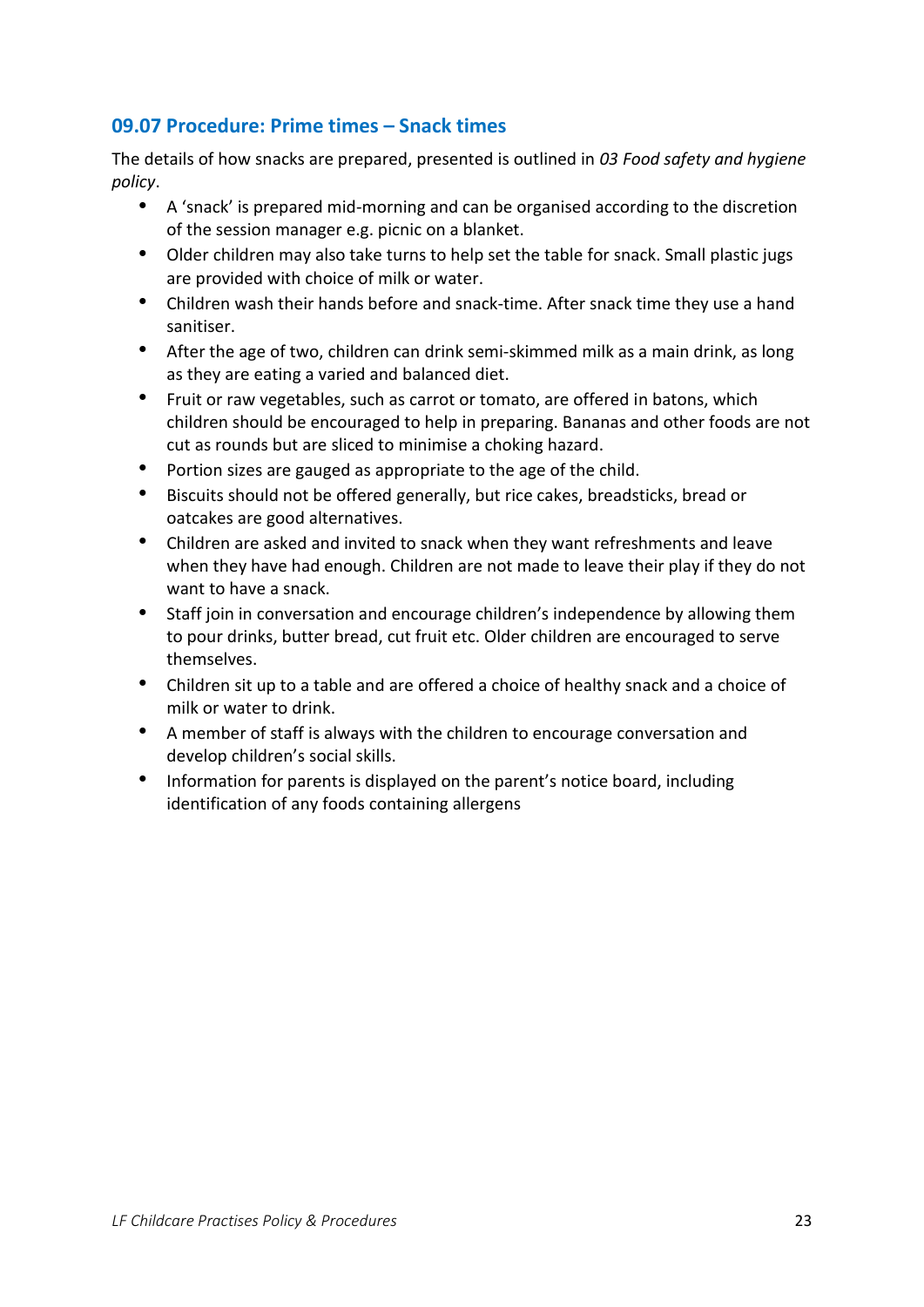### <span id="page-23-0"></span>**09.08 Procedure: Prime times – Lunchtime**

- Lunches are eaten in the Octagon room. Tables are never overcrowded during mealtimes.
- Younger children sit at a table with an adult. Where possible every table has an adult sitting with them. Mealtimes are relaxed opportunities for social interaction of children with their group and the adults who care for them. It is a time of sensory learning and learning skills, as well as for the fundamental satisfaction of being fed.
- Staff who are eating with the children must role-model hygiene, healthy eating and best practice at all times, for example not drinking cans of fizzy drinks in front of the children. Staff lunches must be ready/prepared and staff must not leave numbers to prepare food.
- Staff arrange the table before children sit down; there should be no waiting time.
- Children always wash their hands clean before they eat.
- Key persons are aware of any issues an individual child may have and discuss this with parents.
- Staff check lunches are suitable and do not contain nuts. Any concerns are discussed with parents and areas of concern reported to the managers.
- Children are given time to eat at their own pace and are not hurried to fit in with adults' tasks and breaks. Children with lunch remaining at the end of the lunch period are given the option to bring their lunch back to the main room.
- Children are encouraged but not forced to finish their lunch. Any issues with quantities can be discussed with parents by the key person.
- If children do not eat their savoury course, they are not denied pudding. Food is not used as a reward or punishment.
- All packaging and uneaten food goes home for parents to monitor.
- In order to protect children with food allergies or specific dietary requirements, children are discouraged from sharing and swopping their food with one another.
- After lunch children are encouraged to pack away their own things, return their water bottle and lunch box to their shelves. Older children are encouraged to wipe the table/ sweep the floor.
- Children go to the bathroom and wash their hands after lunch.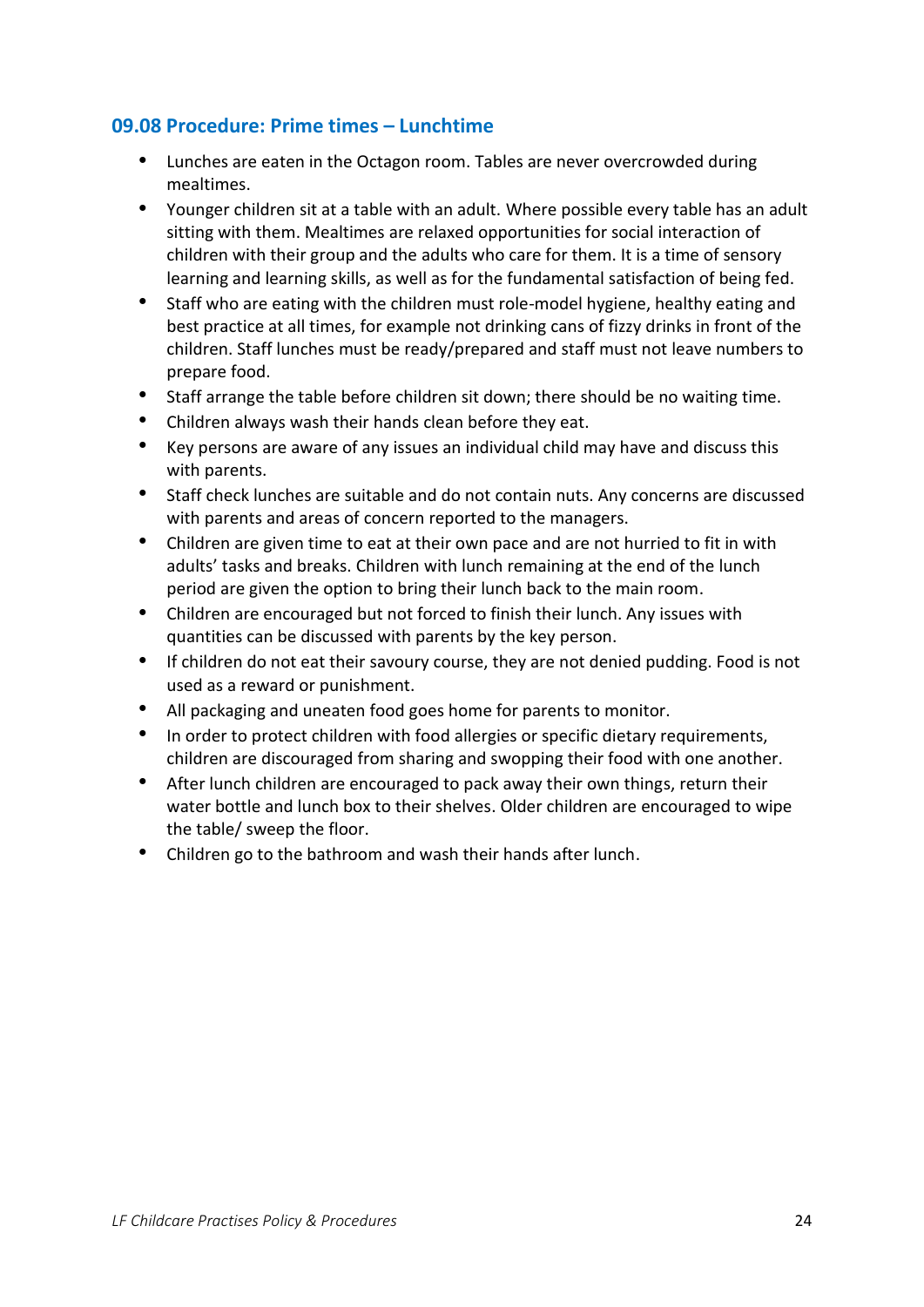### <span id="page-24-0"></span>**09.09 Procedure: Prime times – Intimate care and nappy changing**

Nappy changing times are key times in the day for being close and promoting security as well as for communication, exploration and learning.

The layout of the setting makes it difficult for staff to change children within the sight or hearing of other staff but staff always tell others when they are changing a nappy or taking children to the toilet. Only regular staff with DBS checks are permitted to take children to the toilet.

A risk assessment is carried out and there are procedures on place to minimise risk during toilet and nappy changing times.

### <span id="page-24-1"></span>**Nappy changing**

These procedures sit alongside the health and safety procedures for *01.04 Children's changing areas* and *01.05 Children toilets and wash basins*.

- Young children are changed whilst always maintaining their dignity and privacy.
- Key persons know the personalised changing or checking times for the children in their care.
- It is preferable for the key person to undertake changing children in their key groups wherever possible.
- Children are encouraged to assist in the process, they may get their own nappy and wipes from their changing bag.
- Changing areas are warm, appropriately sited and there are safe areas to lay young children if they need to have their bottoms cleaned.
- Members of staff put on aprons before changing starts and the area is prepared, gloves are always worn for soiled nappies.
- All members of staff are familiar with the hygiene procedures and carry these out when changing nappies.
- Key persons ensure that nappy changing is relaxed and a time to promote independence in young children.
- Staff never turn their back on a child or leave them unattended on a changing mat.
- Wipes or cotton wool and water are used to clean the child.
- Staff are gentle when changing; they allow time for communicating.
- Staff avoid pulling faces and making negative comment about the nappy contents.
- Staff do not make inappropriate comments about babies' genitals, nor attempt to pull back a baby boy's foreskin to clean unless there is a genuine need to do so for hygiene purposes.
- Young children are encouraged to take an interest in using the toilet; they may just want to sit on it and talk to a friend who is also using the toilet.
- If young children are left in wet or soiled nappies/pull-ups in the setting, this may constitute neglect and will be a disciplinary matter.
- Nappy changing is always done in an appropriate/designated area. Children are not changed in play areas or next to snack tables.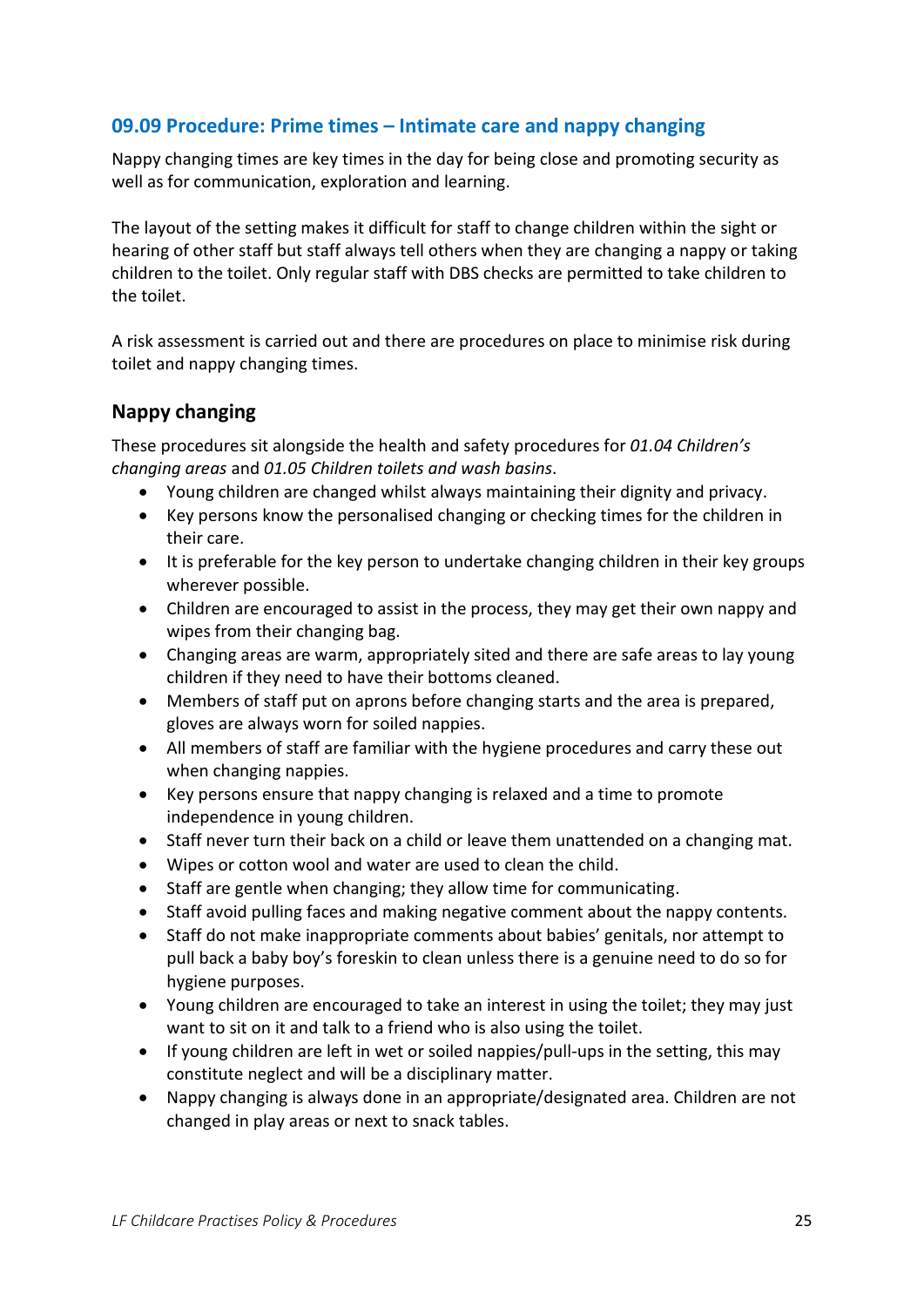### <span id="page-25-0"></span>**Nappy changing records, illness and recording medication**

- It is recorded when the child was changed and whether the child has passed a stool and if there was anything unusual about it e.g. hard and shiny, soft and runny or an unusual colour.
- A stool that is an unusual colour can usually be related to the food that was eaten, so it is important that this is noted. However, a stool that is black, green or very white indicates a problem, and the child should be taken to the doctor.
- Very soft, watery stools are signs of diarrhoea; strict hygiene needs to be carried out in cleaning the changing area to prevent spread of infection. If the child has 2 loose stools, the parent should be called immediately to collect their child and recommended to seek medical advice. A child must not return to the setting until they were clear from diarrhoea for 48 hours
- Sometimes a young child may have a sore bottom. This may have happened at home as a result of poor care; or the child may have eaten something that, when passed, created some soreness. The child also may be allergic to a product being used. This must be noted and discussed with the parent and a plan devised and agreed to help heal the soreness. This may include use of nappy cream or leaving the baby without a nappy in some circumstances. If a medicated nappy cream such as Sudocrem is used, this must be recorded as per procedure *04.2a Little Fishes medication form consent form* but it is sufficient to record administration in the nappy changing record.

### <span id="page-25-1"></span>**Young children, potty training and toileting**

- In addition to the nappy changing procedures above: It is preferable for the key person to take the child to the toilet while they are 'potty training'.
- Staff work with parents to discuss the best time to potty train.
- Parents are encouraged to use 'pull ups' as soon as they are comfortable with this and agree.
- Children can be changed whilst standing up, providing it is still possible to clean them effectively.
- Each young child has his/her own bag to hand with their nappies/pull ups and changing wipes.
- Young children are encouraged to take an interest in using the toilet; they may just want to sit on it and talk to a friend who is also using the toilet.
- They are encouraged to wash their hands and have soap and paper towels to hand.
- The procedure for dealing with sore bottoms is the same as above.
- Parents are encouraged to provide enough changes of clothes for 'accidents' when children are potty training.
- Spare clothes are kept by the setting, they are clean, in good condition and are in a range of appropriate sizes. Children can help select clothing if needed.
- Older children use the toilet when needed and are encouraged to be independent.
- Members of staffs do not wipe older children's bottoms unless there is a need, or unless the child has asked.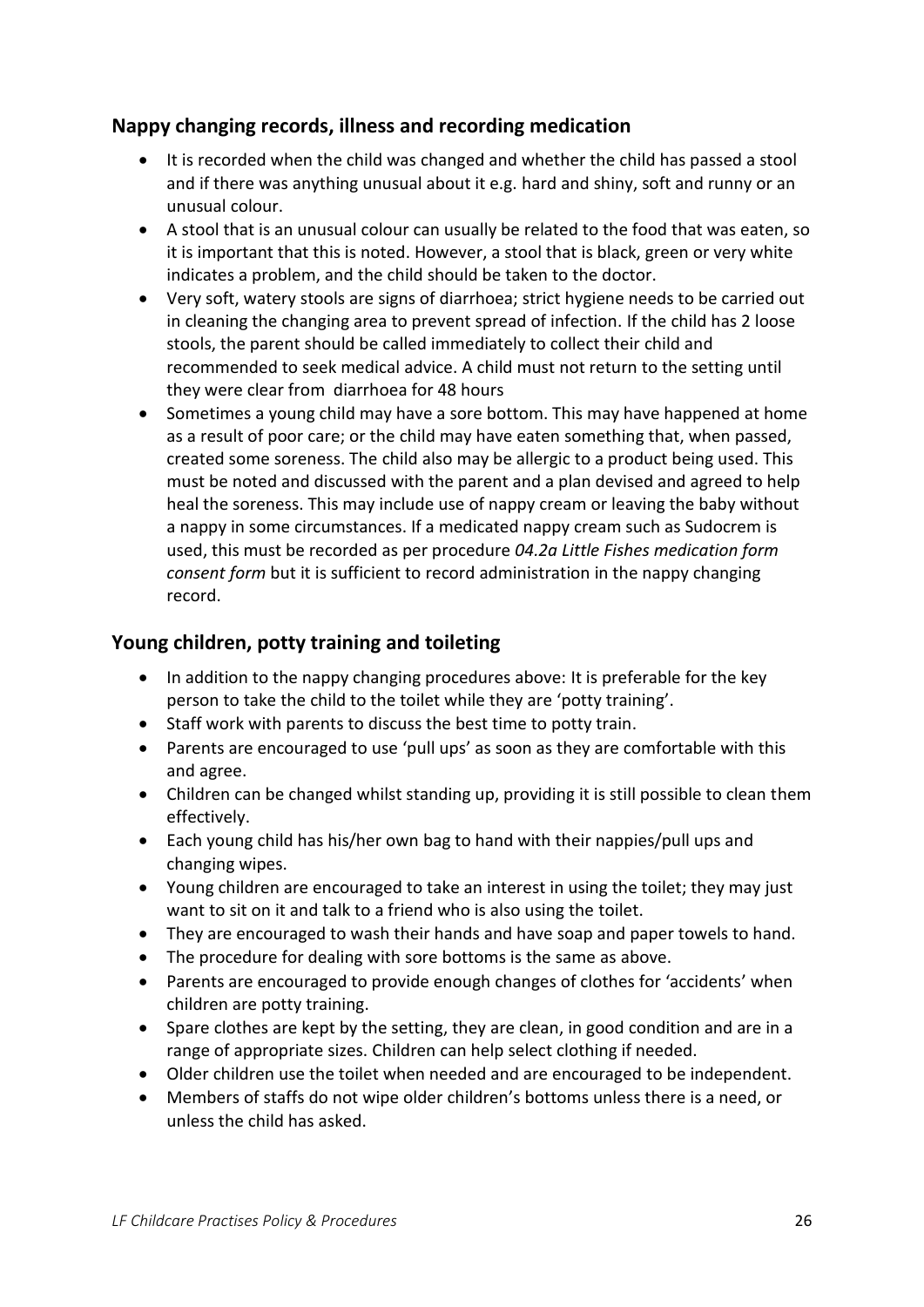### <span id="page-26-0"></span>**09.10 Procedure: Prime times – Rest times arrangements**

Young children need to pace their activities and an area is provided in the book area that is soft and comfortable for children to rest quietly. Books are allowed in this area, but children are encouraged to use it as a quiet space.

For a brief period after lunch quiet activities are provided that encourage a slower pace. Soft music is played and children have a variety of calmer activities to choose from. Very occasionally a young child falls asleep in-situ. They can have a short nap in the quiet area. If this happens staff check they are safe, remove hair accessories and any hazards. Sleeping children are supervised within sight and/or hearing of staff at all times. The key person would inform parents.

We do not have the capacity to provide an area for younger children to sleep.

### <span id="page-26-1"></span>**09.11 Procedure: Promoting positive behaviour**

Positive behaviour is located within the context of the development of children's personal, social and emotional skills and well-being. A key person who understands children's needs, their levels of development, personal characteristics, and specific circumstances, supports this development. This ensures children's individual needs are understood and supported.

Settling into a new environment is an emotional transition for young children especially as they learn to develop and master complex skills needed to communicate, negotiate and socialise with their peers. Skills such as turn taking and sharing often instigate minor conflicts between children as they struggle to deal with powerful emotions and feelings.

During minor disputes, staff and key persons help children to reflect and regulate their actions and, in most instances, children learn how to resolve minor disputes themselves. However, some incidents are influenced by factors, requiring a strategic approach especially if the behaviour causes harm or distress to the child or others. These situations are managed by the SENCO/key person using a stepped approach which aims to resolve the issue and/or avoid the behaviour escalating and causing further harm.

This is an unsettling time for young children. Practitioners are alert to the emotional wellbeing of children who may be affected by the disruption to their normal routine.

### <span id="page-26-2"></span>**Rewards and sanctions**

Children need consistent messages, clear boundaries and guidance to intrinsically manage their behaviour through self-reflection and control.

Rewards such as excessive praise and stickers may provide immediate results for the adult but do not teach a child how to act when a 'prize' is not being given or provide the skills to manage situations and emotions themselves. Instead, a child is taught to be 'compliant' and respond to meet adult expectations to obtain a reward (or for fear of a sanction). If used, the type of rewards and their functions must be carefully considered.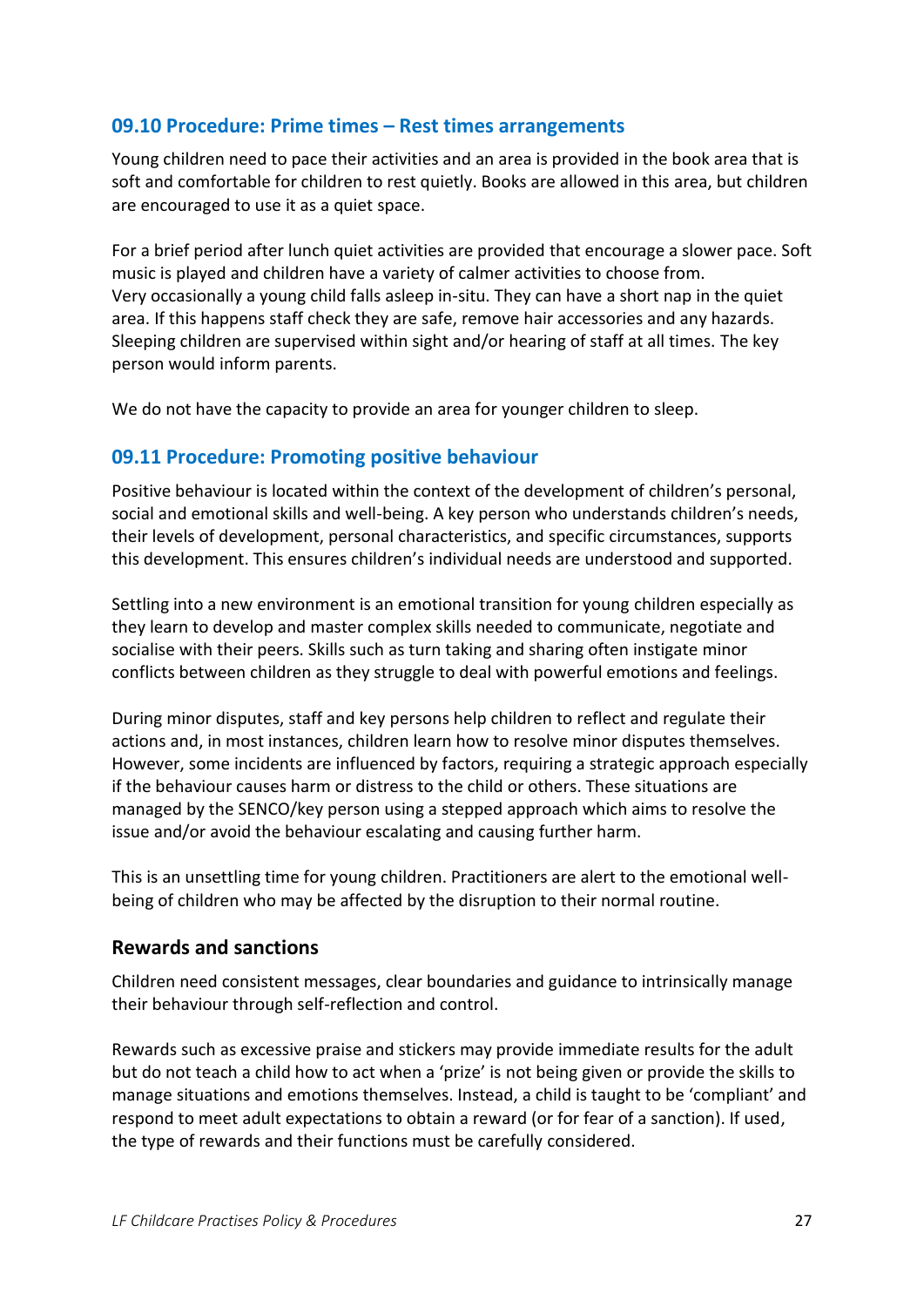Children are never labelled, criticised, humiliated, punished, shouted at or isolated by removing them from the group to be left in 'time out' or on a 'naughty chair'. If a child is distressed or causing harm to others, it may help to remove them from the immediate environment where the incident occurred. They should be taken to a quiet area by their key person for up to 5 minutes to help them calm down. If appropriate, the key person can use this time to help the child reflect on what has happened (thinking time). Physical punishment of any kind is never used or threatened which could adversely affect a child's well-being. If staff become aware that another person has given corporal punishment to a child, they follow *06 Safeguarding children, young people and vulnerable adults* procedures.

Physical intervention to safeguard a child/children must be carried out as per the guidance in this procedure.

### <span id="page-27-0"></span>**The three-step behaviour process**

*Step 1*

- The setting manager, SENCo and other relevant staff members are knowledgeable with, and apply the procedure 09.11 Promoting positive behaviour.
- Unwanted behaviours are addressed using an agreed and consistently applied approach to de-escalate situations.
- Behaviours that result in concern for the child and/or others must be discussed by the key person, SENCO/setting manager. During the meeting the key person must use their all-round knowledge of the child and family to share any known influencing factors such as a new baby in the family, child and/or parental illness, underlying additional needs to help place the child's behaviour into context
- Appropriate adjustments to practice must be agreed within the setting. If relevant, a risk assessment should be carried out.
- *09.12a SEN support:record of concern* should be completed.
- If the adjustments are successful and the unwanted behaviour does not reoccur, or cause concern then normal monitoring can resume.

#### *Step 2*

- If the behaviour remains a concern, then the key person and SENCO must liaise with the parents to try to discover possible reasons for the behaviour and to agree next steps. If relevant and appropriate the views of the child must be sought and considered to help identify a cause.
- If a cause for the behaviour is not known or only occurs whilst in the setting, then the setting manager/SENCo must suggest using a focused intervention approach to identifying a trigger for the behaviour such as the ABC approach, i.e. Antecedents – what happened before; Behaviour – what was the behaviour observed; Consequences – what happened after the event.
- If a trigger is identified, then the SENCO and key person must meet with the parents to plan support for the child through a graduated approach via SEN support**.** *09.12b SEN Support - Action plan*
- Aggressive behaviour by children towards other children will result in a staff member intervening immediately to stop the behaviour and prevent escalation using the agreed initial intervention approach. If the behaviour has been significant or may have a detrimental effect on the child, the parents of the victim of the behaviour and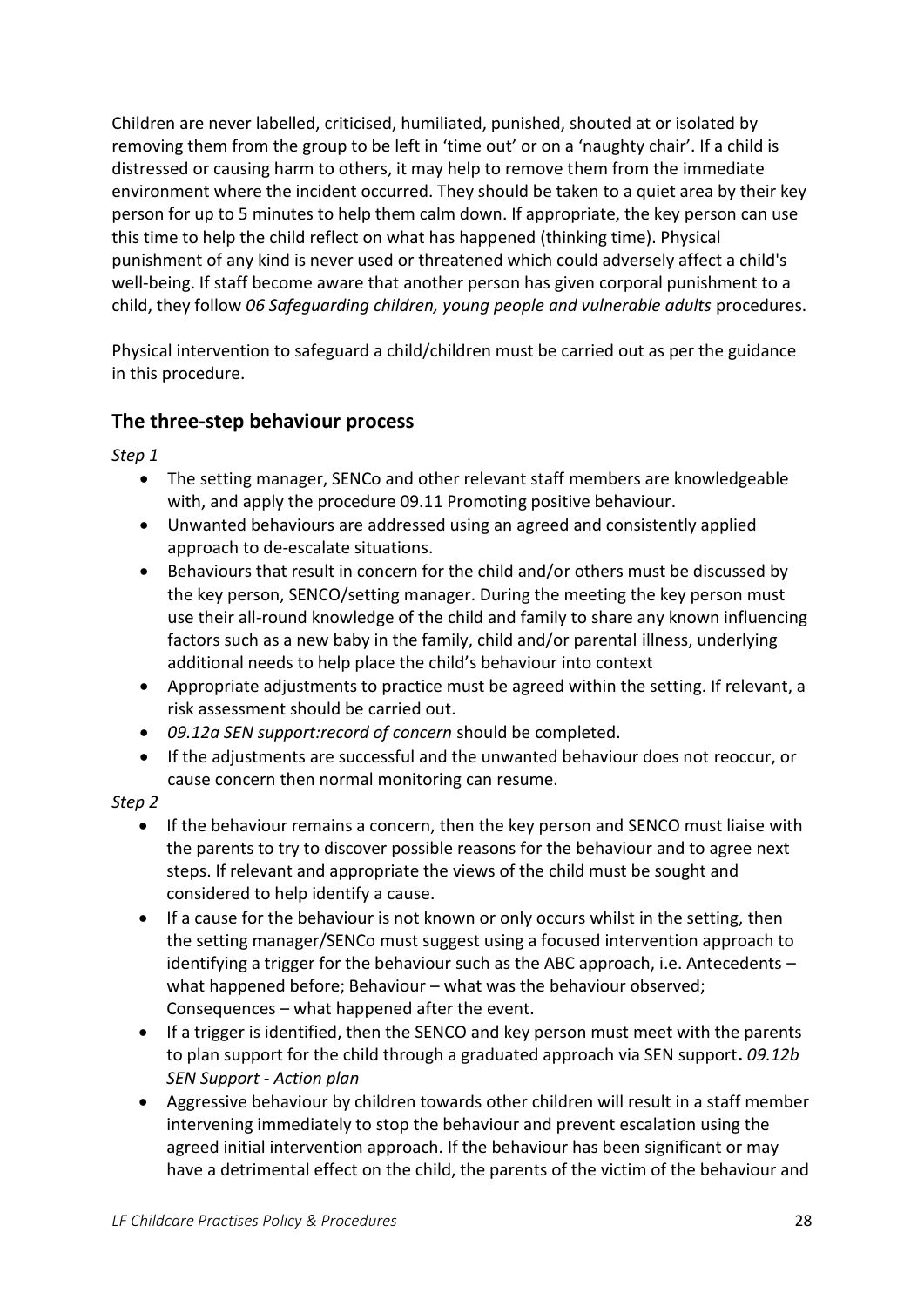the parents of the perpetrator must be informed. If the setting has applied a physical intervention, they must follow the guidance as set out below. The designated person completes 0*6.1c Safeguarding incident reporting form* and contact Ofsted if appropriate. A record of discussions is made and parents are asked to sign.

- Parents must also be asked to sign risk assessments, where the risk assessment relates to managing the behaviour of a specific child.
- If relevant, actions for dealing with the behaviour at home are agreed with parents and incorporated into the action plan. Other staff are informed of the agreed interventions and help implement the actions. The plan must be monitored and reviewed regularly by the key person/SENCo until improvement is noticed.
- Incidents and intervention relating to unwanted/challenging behaviour by children must be clearly and appropriately logged*.*

#### *Step 3*

- If despite applying initial intervention to deescalate situations and focused interventions to identify triggers the child's behaviour continues to occur and/or is of significant concern, the SENCO and key person invite the parents to a meeting to discuss external referral and next steps for supporting the child. It may be agreed that the setting request support from the Early Help team and/or other specialist services such as the Area SENCO. This will help address most developmental or welfare concerns. If the behaviour is part of other welfare concerns that include a concern that the child may be suffering or likely to suffer significant harm, safeguarding procedures 06 Safeguarding children, young people and vulnerable adults procedures must be followed immediately.
- Advice provided by external agencies is incorporated in *09.12b SEN Support - Action plan* and regular multi-disciplinary meetings held to review the child's progress.
- If a review determines a statutory assessment may be needed then all relevant documentation must be collected in preparation for an Education Health and Care Assessment which may lead onto an Education, Health and Care Plan.

## <span id="page-28-0"></span>**Use of physical intervention**

- To offer protection to children a range of appropriate graded interventions may be needed before physical intervention is applied.
- Most single incidents such as a child throwing a book on the floor or kicking a chair usually only require a verbal intervention from a member of staff.
- In other situations, an intervention can be applied through mechanical and environmental means such as locking doors and stair gates. This usually stops a situation escalating.
- However, there will be some situations where a child places themselves or others in danger which requires an immediate need for the use of both verbal and physical intervention.
- If a single or persistent incident requires a physical intervention such as physical handling from a staff member towards a child, then this is used intentionally to restrict a child's movement against their will.
- In most cases this can be applied through the use of the adult's body gently and safely blocking the child from access to danger or to prevent danger.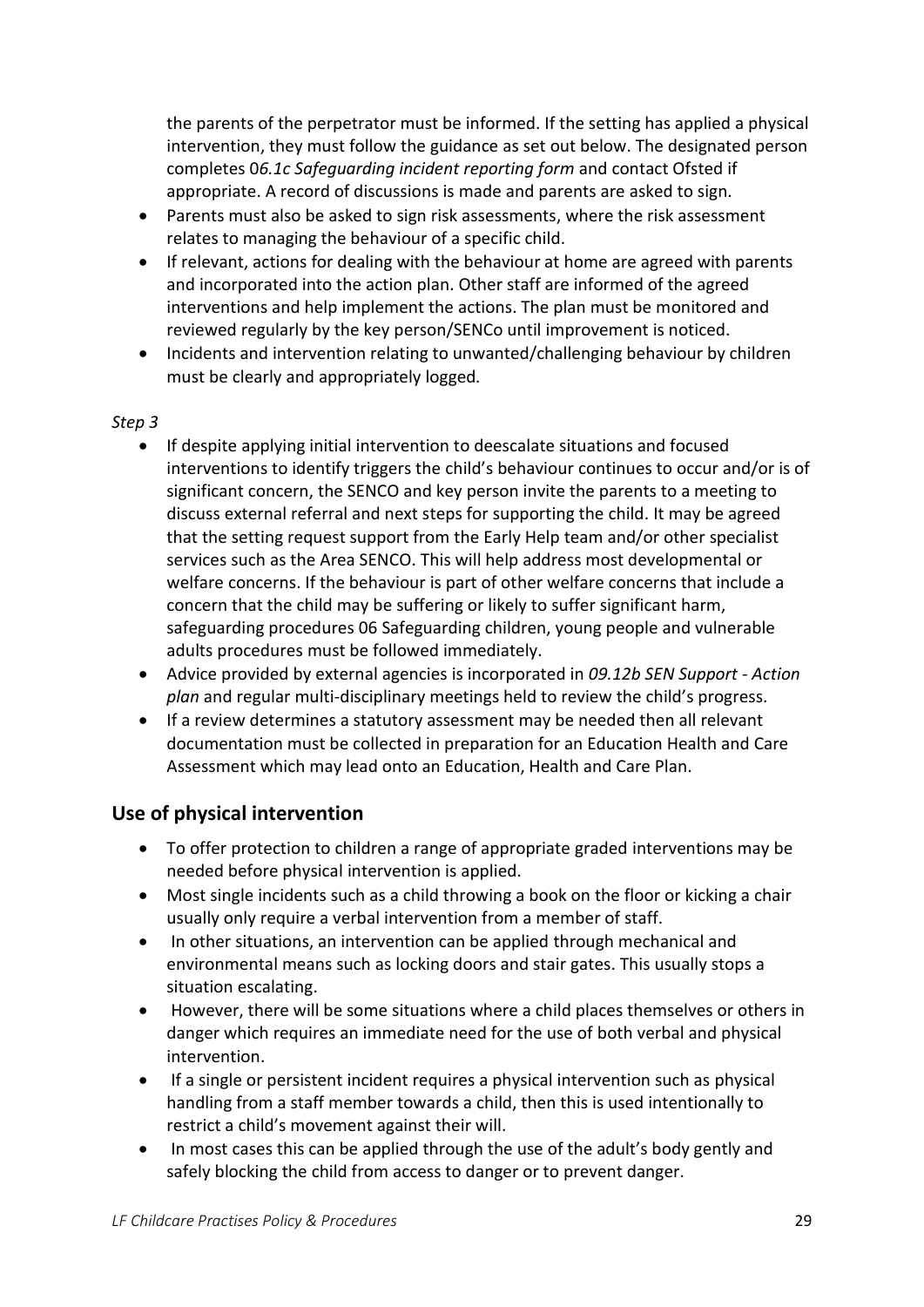- To physically intervene, a practitioner may use "reasonable force" to protect a child from injuring themselves or others.
- Legally a practitioner may also use reasonable force to prevent a child from damaging property. However, we would expect that in instances of damaging physical property a child would only experience a physical intervention if the broken property presented a risk or is high value.
- If a situation arises which requires urgent physical hands-on intervention this is best applied by the staff who knows the child well such as their key person who is more able to calm them or use other known methods for defusing situations without physical intervention.

## <span id="page-29-0"></span>**Physical handling guidance**

We use the principle of applying reasonable minimal force and handling in proportion to the situation. Staff use as little force as necessary to maintain safety. This intervention should only be used for as short a period as possible, using the following principles:

- keeping the child's safety and well-being paramount
- a calm, gentle but firm approach and application of the intervention
- never restricting the child's ability to breathe
- side-by-side contact with the child
- no gap between theirs or the child's body
- keeping the adults back as straight as possible
- avoiding close head-to-head positioning to avoid injury to the child and themselves (head butting)
- only holding the child by their 'long' bones to avoid grasping at the child's joints where pain and damage are most likely to occur
- avoiding lifting the child unless necessary
- reassuring the child and talking about what has happened
- only applying a physical intervention on a disabled child if training or preferred method is provided from a reputable external source e.g. British Institute of Learning Disabilities [www.bild.org.uk/](http://www.bild.org.uk/)

### <span id="page-29-1"></span>**Risks**

There are risks associated with any physical intervention and handling of a child. The younger and more vulnerable a child may be, the greater risk to the child of using physical intervention towards them. However, there are also risks to children associated with not intervening physically; for instance, if a practitioner did not take hold of a child by the wrist, they may have run into the path of a fast-moving car.

Before intervening physically to protect a child from immediate harm a practitioner needs to decision make in a split second, considering the following factors. This is described as dynamic risk assessment.

- What is the immediate risk to this child if I do not intervene now?
- What might the risks be if I do intervene? If this was my child, what would I want someone looking after them to do in this situation?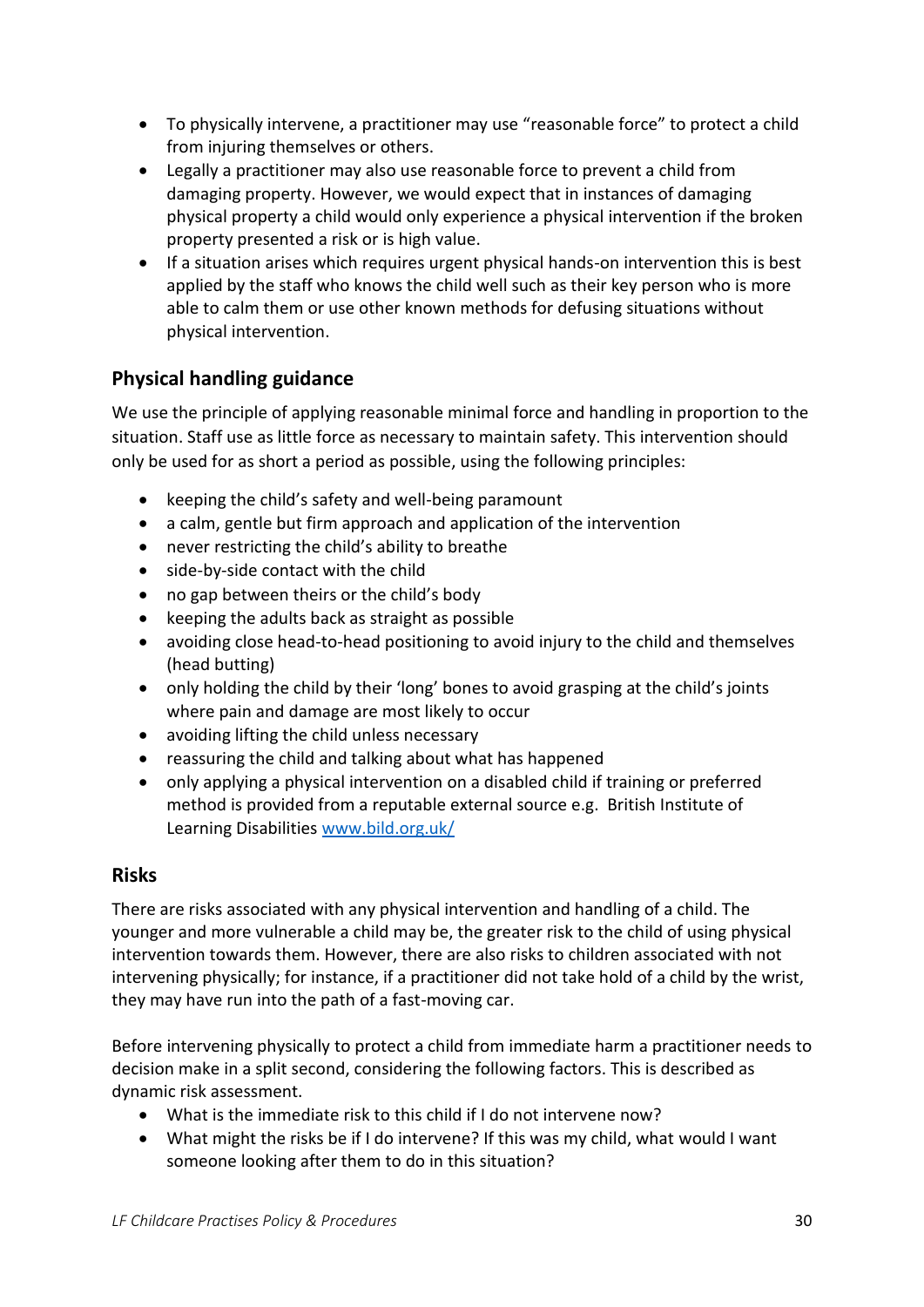• What is the minimum level of intervention that will be effective here? How can I do this as gently as possible for as short a time as possible and how am I going to manage myself to stay calm?

## <span id="page-30-0"></span>**Recording**

Any instance of physical intervention is fully recorded immediately and reported to the designated person as soon as possible on *6.01c Safeguarding incident reporting form*, ensuring that it is clearly stated when and how parents were informed. Parents are asked to sign a copy of the form which is then kept on the child's records. The designated safeguarding lead decides who will notify the parent and when, ensuring that the parent signs to say they have been notified. An individual risk assessment should be completed after any physical intervention with a child which considers the risks and likelihood of such behaviour re-occurring and how this will be managed. The risk assessment should be agreed and signed by parents.

## <span id="page-30-1"></span>**Temporary suspension (fixed term)**

Any decision to temporarily suspend a child must be carefully considered lawful, reasonable and fair. If despite following the stepped approach for behaviour it is necessary to temporarily suspend a child, for no more than five days, on the grounds of health and safety, the following steps are followed.

The manager's line manager will be consulted. The manager provides a written request to suspend a child to their line manager; the request must detail the reason why the child must be suspended and the length of time of the proposed suspension.

If their line manager approves, the parents must be invited to a meeting to discuss next steps. Parents are invited to bring a representative along. Notes must be taken at the meeting and shared later with the parents. The meeting must aim for a positive outcome for the child and not to suspend.

If no acceptable alternative to suspension is found then the setting manager must give both verbal and written notice of time related suspension to the parent, meanwhile the setting manager must ensure that continued resolution is sought and suitable adjustments are in place for the child's return.

## <span id="page-30-2"></span>**Suspension of a disabled child**

We have a statutory duty not to discriminate against a child on the basis of a protected characteristic. This includes suspending a child based on a disability. Ignorance of the law or claiming it was unknown that a child was disabled is no defence. However, if the child's behaviour places themselves or others at risk then the setting must take actions to avoid further harm. Time limited suspension may be applied to keep the child and/or others safe whilst finding a solution. Suspension is only used if reasonable steps and planned adjustments are first used to help resolve the situation. Without this action, suspension of a child with SEND may constitute disability discrimination (Equality Act 2010). A decision to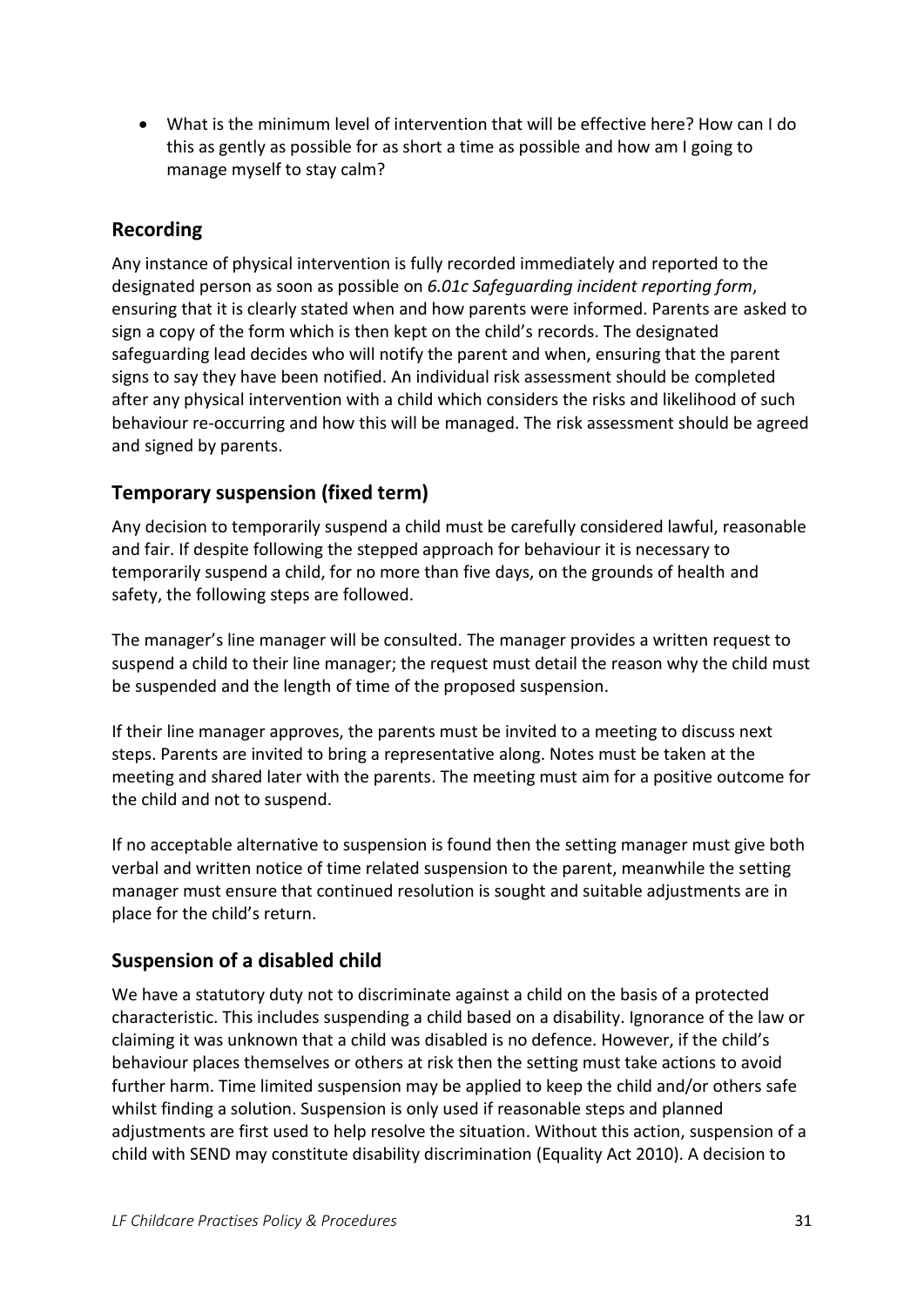suspend a disabled child must be clearly evidenced, specific, measurable, achievable, realistic and targeted. Plans and intervention must be recorded on the child's file and *9.12b SEN Support - Action plan*. If little or no progress is made during the suspension period, the following steps are taken.

- 1. The setting manager sends a written/electronic invite to the parents, a local authority representative and any relevant external agencies to attend a review meeting. Each attendee must be made aware that the meeting is to avoid the situation escalating further and to find a positive solution.
- 2. After the meeting the setting manager continues to maintain weekly contact with the parents and local authority to seek a solution.
- 3. Suitable arrangements offer the parent continued support and advice during the suspension. The setting manager reviews the situation fortnightly and provides their line manager with a monthly update.

## <span id="page-31-0"></span>**Expulsion**

In some exceptional circumstances a child may be expelled due to:

- a termination of their childcare agreement as explained in *9.1d Childcare terms and conditions*
- if despite applying a range of interventions (including reasonable adjustments), the setting has been unable to adequately meet the child's needs or cannot protect the health, safety and well-being of the child and/or others.

## <span id="page-31-1"></span>**Challenging unwanted behaviour from adults in the setting**

We do not tolerate behaviour demonstrating dislike, prejudice, discriminatory attitudes or action towards any individual/group. This includes those living outside the UK (xenophobia). This also applies to behaviour towards specific groups of people and individuals who are British Citizens residing in the UK.

Allegations of discriminatory remarks or behaviour made in the setting by any adult will be taken seriously. The perpetrator will be asked to stop the behaviour and failure to do so may result in the adult being asked to leave the premises. Where a parent makes discriminatory or prejudice remarks to staff at any time, or other persons while on the premises, this is recorded on the child's file and is reported to the setting manager. The procedure is explained and the parent is asked to comply while on the premises. An 'escalatory' approach will be taken with those who continue to exhibit this behaviour. The second stage comprises a letter to the parent requesting them to sign a written agreement not to make discriminatory remarks or behave in discriminatory or prejudice ways; the third stage may be considering withdrawing the child's place.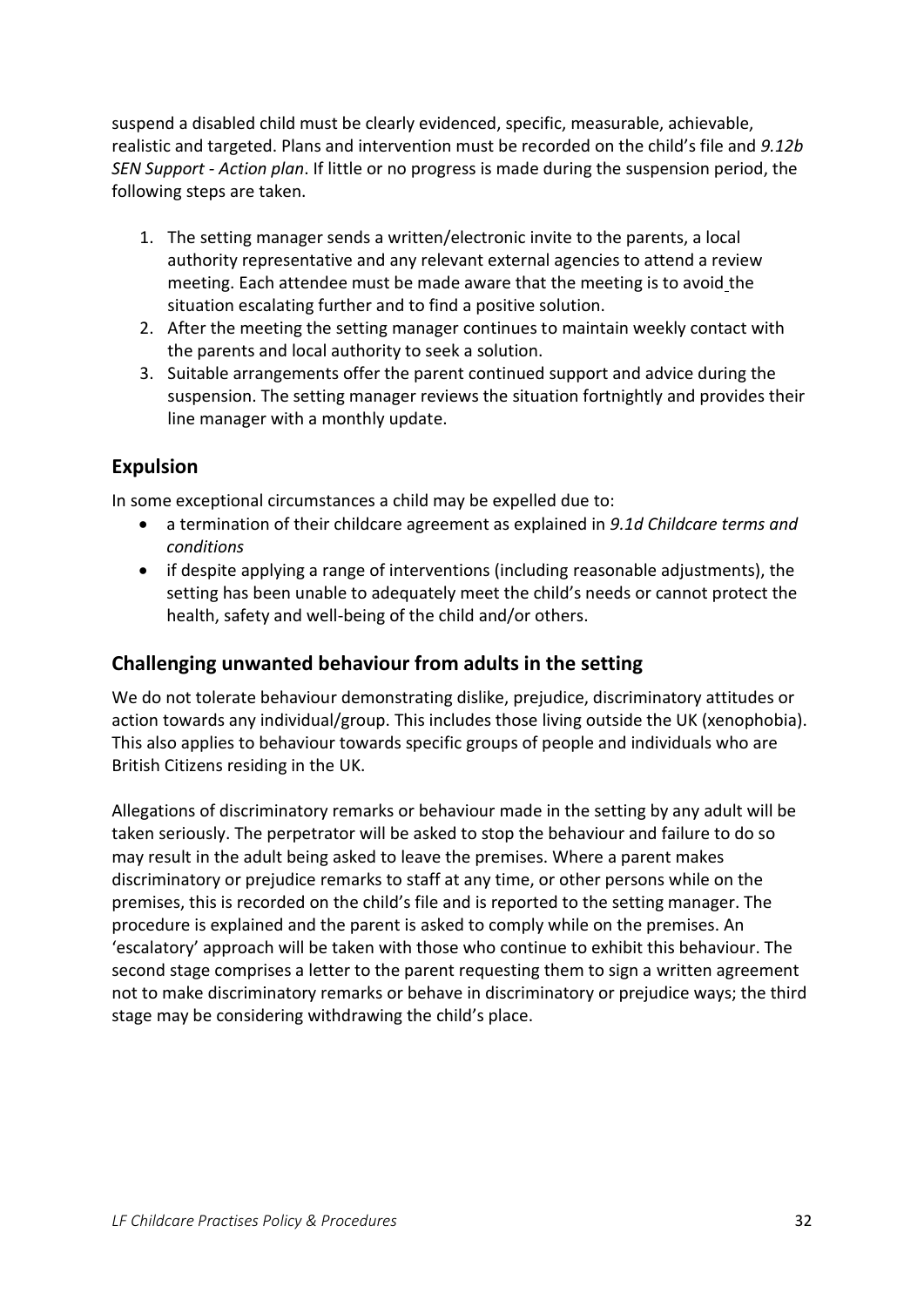## <span id="page-32-0"></span>**09.12 Procedure: Identification, assessment and support for children with SEND**

### <span id="page-32-1"></span>**Graduated approach**

#### **Early Initial identification and support (identifying special educational needs)**

- Ongoing formative assessment forms part of a continuous process for observing, assessing, planning and reviewing children's progress.
- Key persons meet half termly to review children's progress. Key persons complete a checkpoint assessment around their key children's birthday. The SENCO and setting manager also review children's needs half termly.
- Children identified as having difficulty with one or more area of development should be given support by applying some simple strategies and resources.
- For most children application of some simple differentiation approaches will be enough to build confidence and help the child develop
- If despite applying differentiated strategies a child continues to struggle and is showing significantly more difficulty with learning than their peers or has a disability which requires specific adjustments, then the key person should raise a concern with the setting's SENCo/setting manager and the child's parents. *9.12a SEN Support: Initial record of concern form* should be completed.

#### **Observation and assessment of children's SEN**

- Where a child appears to be behind expected levels, or their progress gives cause for concern, practitioners should consider all the information about the child's learning and development from within and beyond the setting.
- Information can be collated from formal checks such as the progress check at age two, observations from parents and observation and assessment by the setting of the child's progress.
- When specialist advice has been sought externally, this is used to help determine whether or not a child has a special educational need (SEN).
- The child's key person and SENCo/Manager use this information to decide if the child has a special educational need.
- If the decision is that the child does have a SEN and the parents are not already aware of a concern, then the information is shared with them. Once parents have been informed, they should be fully engaged in the process, contributing their insights to all future actions for their child.

#### **Planning intervention**

- Everyone involved with the child should be given an opportunity to share their views. Parents should be encouraged to share their thoughts on the child's difficulties and be involved in the decision as to what will happen next.
- A first intervention option may be to carry on with applying differentiated support and to review the child's progress at an agreed date. If the child's needs are more complex, then the decision maybe to go straight ahead and prepare *09.12b SEN support: Action plan* with detailed evidence-based interventions being applied straight away and simultaneously external referrals made.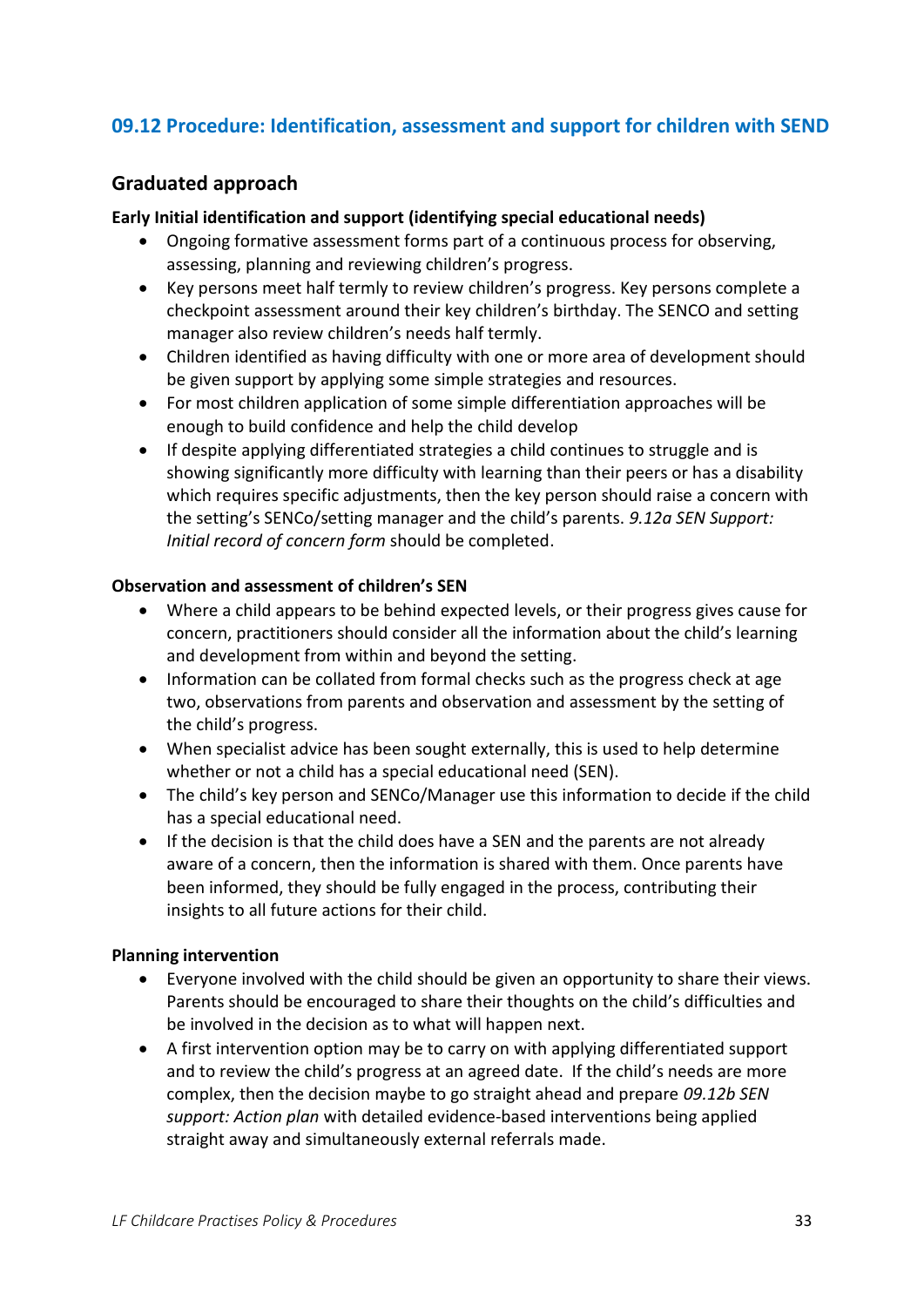- If relevant, then the child should be appropriately included in development of the action plan but only at a level which reflects their stage of comprehension.
- *09.12b SEN support: Action plan* described below, ensures that children that are identified, or suspected of having a SEN will receive the right level of support and encouragement with their learning and development as early as possible.

### **Involving the child**

- The SEND Code of Practice supports the rights of children to be involved in decisions about their education.
- Inclusion of children with SEND helps build self-confidence and trust in others.
- Ascertaining children's views may not be easy, a range of strategies will be needed.
- Accurate assessment helps identify children's strengths and possible barriers to learning.
- The key person and setting manager/SENCo work in partnership with parents and other agencies to involve the child wherever appropriate.
- Children are involved at appropriate stages of the assessment and to their level of ability.
- Establishing effective communication is essential for the child's involvement.
- *09.12b SEN support: Action plan*, should show what support is required to help achieve outcomes for the child and detail the frequency of these interventions and who will apply them and with what resources.
- A review date (at least termly) should be agreed with the parents so that the child's progress can be reviewed against expected outcomes and next steps agreed.
- A copy of the plan is stored in the child's file so that any other member of staff or an inspector looking at the file will see how the child is progressing and what interventions have been or are being applied.

#### **SEN action plan**

- If a child has more complex needs, receives enhanced support or external agencies become involved, a SEN action plan should be written.
- If a child requires specific medical interventions during their time in the setting, *04.2a Health care plan form* should also be completed and integrated into the general plans to ensure the child's medical needs are known and safely met.
- The plan should provide an accessible summary of the child's needs, which can be used if further assessment is required including a statutory Education Health and Care (EHC) Assessment, and development of an EHC plan.
- If external agencies are already involved at this stage, then they should also be invited to help decide on what appropriate interventions are needed to help meet outcomes for the child. The SENCO/setting manager should take the lead in coordinating further actions including preparation of the action plan and setting short-term targets.
- Where there are significant emerging concerns (or an identified special educational need or disability) targeted action plans are formulated that relate to a clear set of expected outcomes and stretching targets.
- *09.12b SEN support: Action plan*, highlights areas in which a child is progressing well; areas in which some additional support might be needed and any areas where there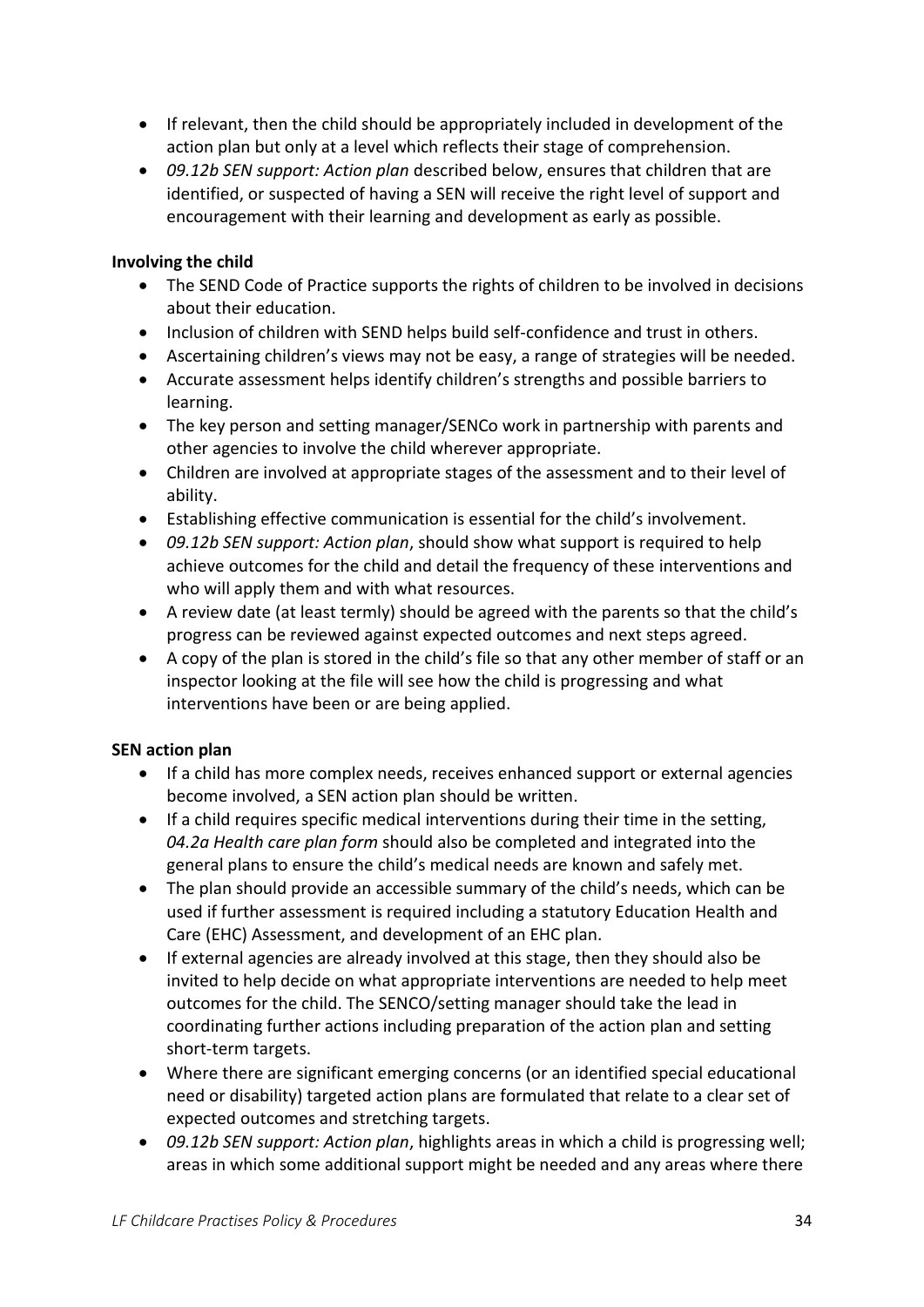is a concern that a child may have a developmental delay (which may indicate a special educational need or disability). It describes the activities and strategies the provider intends to adopt to address any issues or concerns.

- Planned intervention should be based on the best possible evidence and have the required impact on progress with longer-term goals covering all aspects of learning and development and shorter-term targets meeting goals.
- The plan should focus on the needs of the child, the true characteristics, preferences, and aspirations of the child and involvement of the parents with a clear set of targets and expected outcomes for the child. Effective planning at this stage should help parents and children express their needs, wishes, and goals:
	- focus on the child as an individual and not their SEN label
	- be easy for children to understand and use clear ordinary language and images, rather than professional jargon
	- highlight the child strengths and capacities
	- enable the child, and those who know them best, to say what they have done, what they are interested in and what outcomes they are seeking in the future
	- tailor support to the needs of the individual
	- organise assessments to minimise demands on families
	- bring together relevant professionals to discuss and agree together the overall approach
- If the child fails to make progress and multi-agency support is sought, then it is at this point that Early Help assessment should be considered.

#### **Record keeping**

If a child has or is suspected of having a SEN, a dated record should be kept of:

- the initial cause for concern and the source of this information, (the progress check at age two and/or outcomes of previous interventions). 09.12a SEN support: Initial record of concern form can also be used for this purpose drawing information from other sources
- the initial discussion with parents raising the possibility of the child's SEN
- the views of the parents and other relevant persons including, wherever possible, the child's views;
- the procedures followed with regard to the Code of Practice to meet the child's SEND e.g. SEN action plan, referrals to external agencies and for statutory assessment
- evidence of the child's progress and any identified barriers to learning
- advice from other relevant professionals; and all subsequent meetings with parents and other persons and any subsequent referrals

Records may include

- observation and monitoring sheets
- expressions of concern
- risk assessments
- access audits (*01.1b*)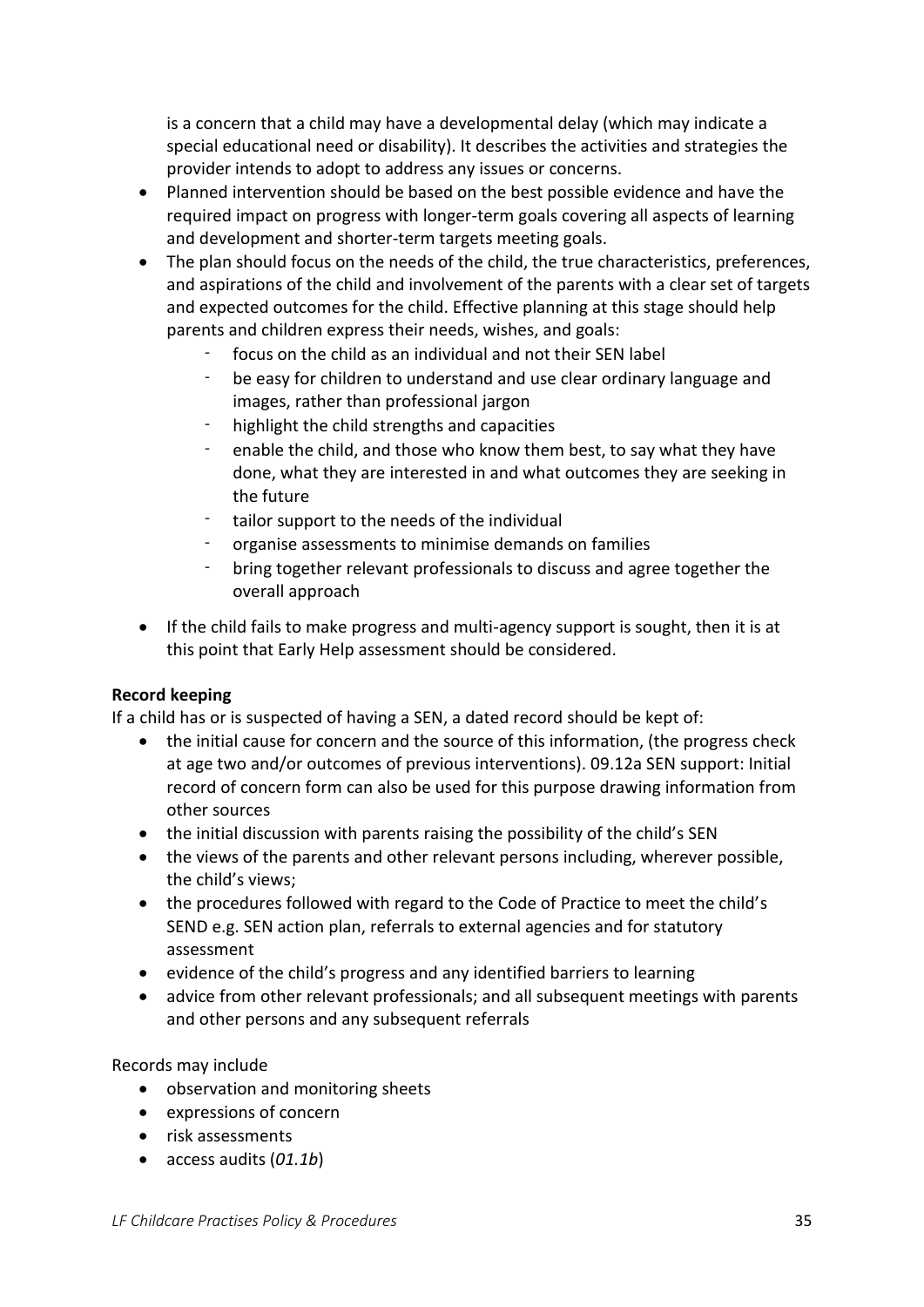- health care plans (including guidelines for administering medication)
- SEN action plans
- meetings with parents and other agencies
- additional information from and to outside agencies
- agreements with parents
- guidelines for the use of children's individual equipment; Early help CAF referrals
- referral to the local authority identifying a child's special educational needs and request for statutory Education, Health, Care (EHC) needs assessment; and a copy of an EHC plan

#### **Seeking additional funding/enhanced/top up**

If the child's needs cannot be met from within the setting's core funding, then it will be at this point that the evidence collated will be used to apply for top up/enhanced funding from the local authority's inclusion fund. If a new or existing child is disabled, then the setting should check if the family is in receipt or have applied for Disability Living Allowance. If so, the setting will be able to apply to their local authority for the local Disability Access Fund.

### <span id="page-35-0"></span>**Statutory education, health and care (EHC) assessment and plan**

#### **Statutory assessment**

- If a child has not made progress, then the next steps may be for the child to undergo an Education, Health and Care Assessment.
- If a child is under compulsory school age, the local authority will conduct an EHC needs assessment if they consider that the child's needs cannot be met within the resources normally available to the early years setting.
- Children aged under age two are eligible where an assessment has indicated that the child is likely to have SEN which requires an EHC plan when they reach compulsory school age.
- When a child's needs appear to be sufficiently complex, or the evidence suggest specialist intervention then the local authority is likely to conclude that an EHC plan is necessary
- The local authority should fully involve the parent and must seek advice from the setting in making decisions about undertaking an EHC assessment and preparing an EHC plan.
- Settings should prepare by collating information about the child's SEND including:
	- documentation on the child's progress in the setting
	- interventions and support provided to date
	- evidence of external agency assessment, support and recommendations
	- parental views and wishes (and where appropriate those of the child)
- The information will then be submitted to the local authority to allow them to accurately assess the child in the context of the support already given.
- The local authority must inform the child's parents of their decision within six weeks of receiving a request for an assessment and give its reasons for their decision. If the local authority decides to conduct an assessment, it must ensure the child's parents are fully included right from the beginning and are invited to contribute their views. If the local authority subsequently decides not to conduct an assessment it must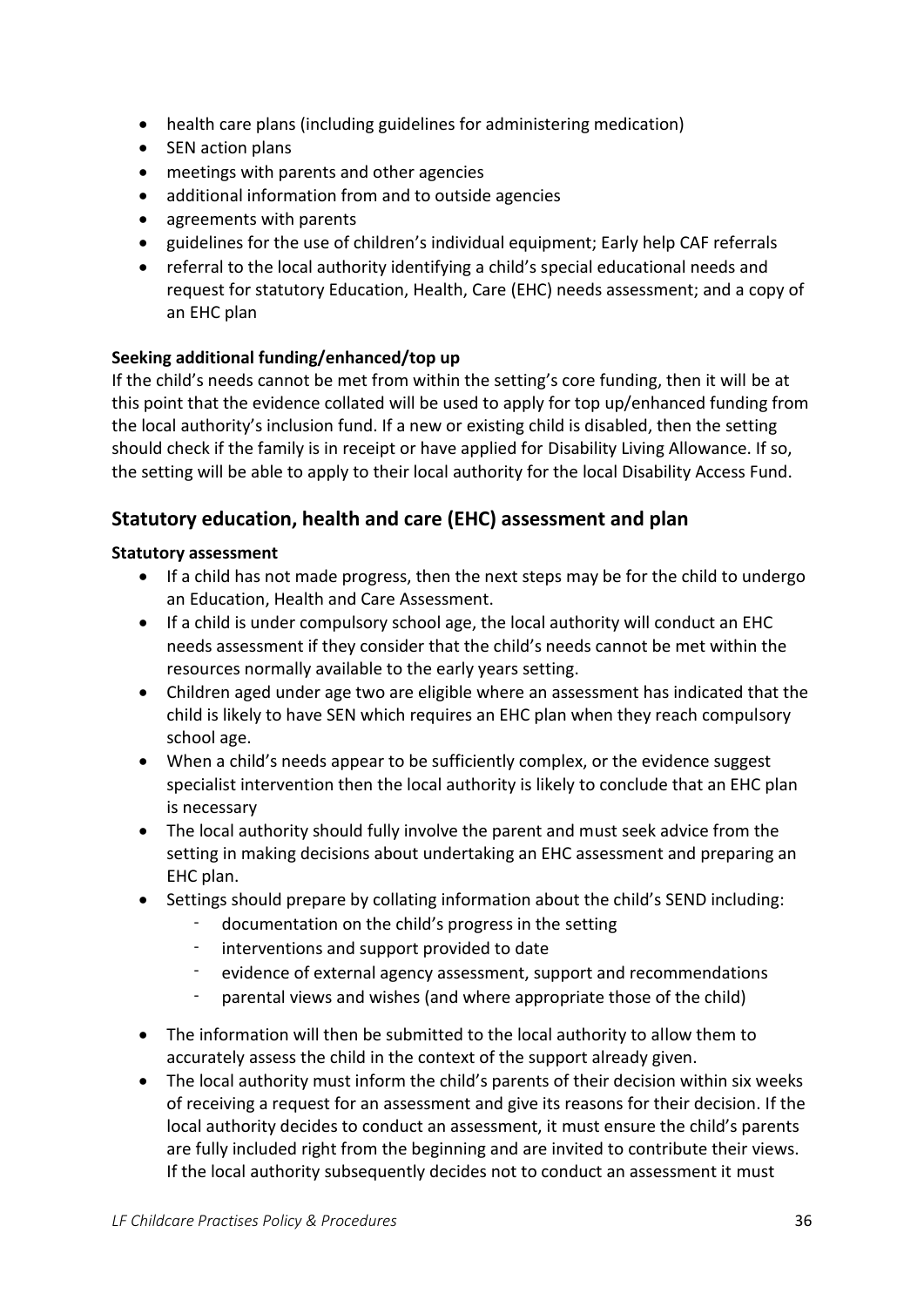then inform the parents of their right to appeal that decision, of the requirement for them to consider mediation should they wish to appeal.

- If the local authority decides that a statutory EHC plan is not necessary, it must notify the parents and inform the provider, giving the reasons for the decision. This notification must take place within 16 weeks of the initial request or of the child having otherwise been brought to the local authority's attention.
- If the decision following an assessment is to compile an EHC plan the local authority should consult collaboratively with the parents in the preparation of the plan ensuring that their views and their child's preferences are taken into account and that plans describe positively what the child can do and has achieved to date.
- Plans are evidenced based and focus on short term outcomes and long-term aspirations for the child including family and community support. Parents have the right to request a particular provision for their child to be named within their EHC plan.
- If an early years setting is named, the local authority must fund this provision. They cannot force a setting to take a child and can only name the provision in the EHC if the setting agrees.
- Local authorities should consider reviewing an EHC plan for a child under age five at least every three to six months. Such reviews would complement the duty to carry out a review at least annually but may be streamlined and not necessarily require the attendance of the full range of professionals, depending on the needs of the child. The child's parents must be fully consulted on any proposed changes to the EHC plan and made aware of their right to appeal to the Tribunal.

#### **External intervention and support**

Where external agency intervention has been identified to help support a child with SEND then this intervention should be recommended in writing by a suitably reliable source such as a speech and language therapist, paediatrician or educational psychologist.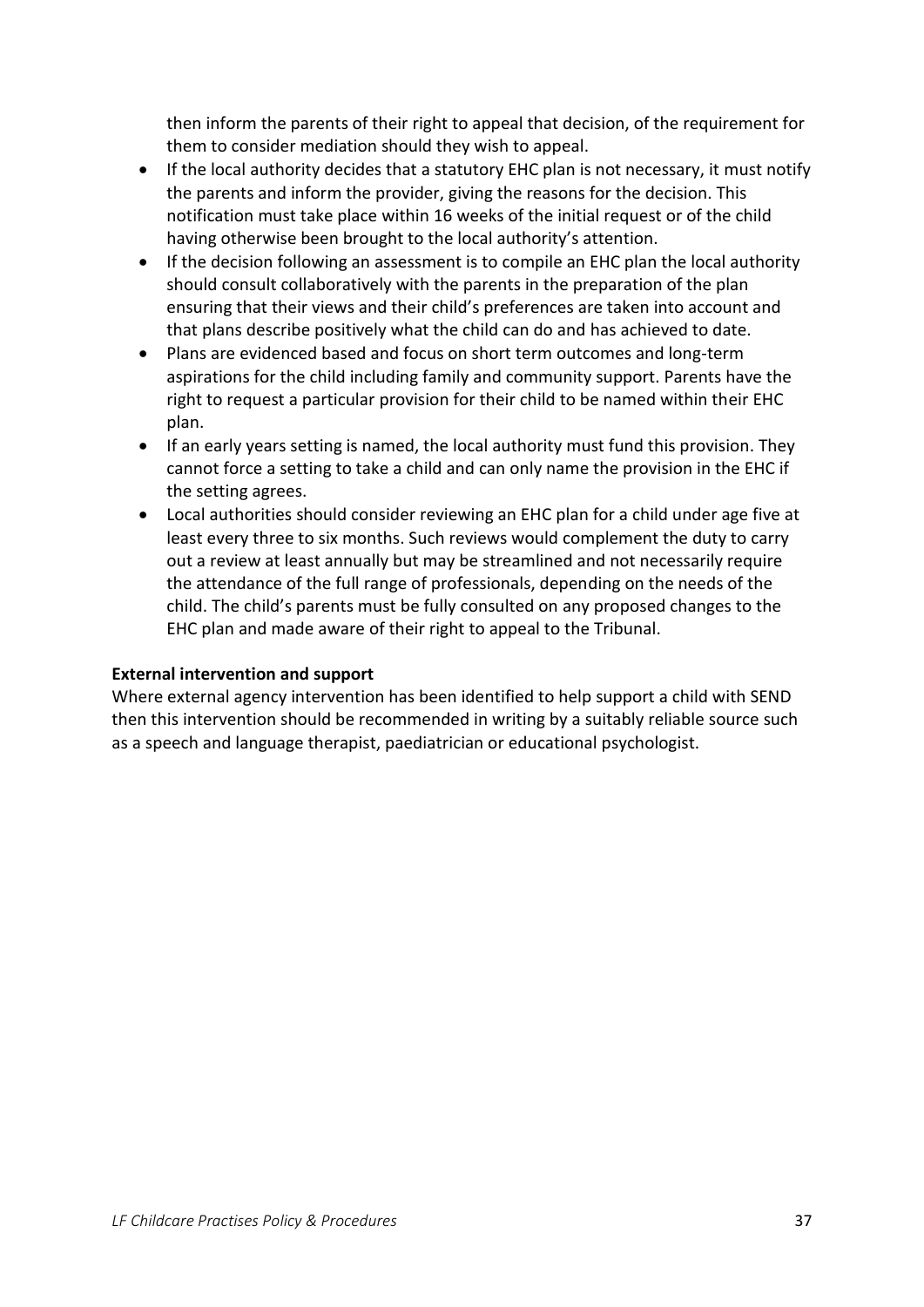## <span id="page-37-0"></span>**09.13 Procedure: Prime times – Transition to school**

Moving on to school is a major transition in a child's life involving separation from familiar adults and children. Older children have a more secure understanding of 'people permanence' and are able to approach new experiences with confidence. However, they need preparation if they are to approach transition to school with confidence and an awareness of what to expect.

### <span id="page-37-1"></span>**Partnership with schools**

- Details of the school that a child will be attending are recorded along with the name of the reception class teacher, if known.
- Every effort is made to forge and maintain strong links with all schools that children may attend. The setting manager will approach schools in order to open lines of communication where these have not previously existed.
- Details of the school's transition or settling in procedures are kept by the setting and are referred to so that members of staff are familiar with them and can develop a consistent approach to transition with teachers, parents and children.
- Teachers are welcomed into the setting and sufficient time is made for them to spend both with the child, their parents and with the key person, to discuss and share information that will support the child's transition to school.
- A child's development summary and learning journey record is forwarded to the school along with other information that will aid transition and settling in. Parents receive a copy of this.
- Any action plans relating to a child's additional needs are also shared, where this is in place.
- Other formal documentation such as safeguarding information is prepared in line with procedure *07.6 Transfer of records*.

### <span id="page-37-2"></span>**Partnership with parents**

- Key persons discuss transition to school with parents and set aside time to discuss learning and development summaries. Parents are encouraged to contribute to summaries.
- Key persons will discuss with parents how they are preparing their child for school and will share information about how the setting is working in partnership with the school to aid transition.
- Key persons will make clear to parents the information that will be shared with the school, for example, information regarding child protection and work that has taken place to ensure the child's welfare.

## <span id="page-37-3"></span>**Increasing familiarity for children**

Where the setting is on, or adjacent to a school site, there will be opportunities for children to become familiar with staff and school premises, for example shared use of outdoor and indoor spaces, activities and resources.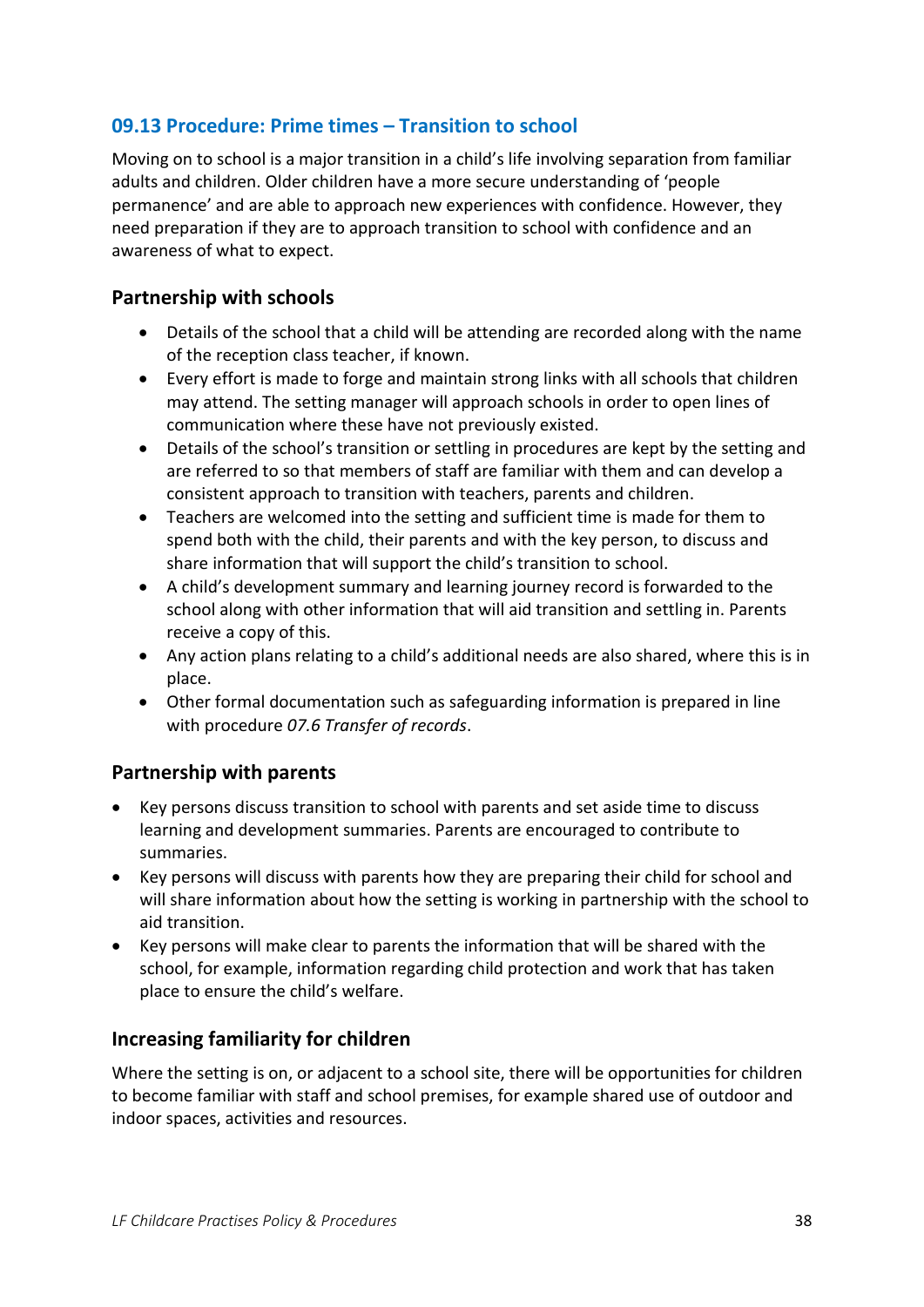Where possible, the key person or parents will take the child to visit the new school, if this is the school's transition policy.

If there are several schools in a catchment area, or the setting is not within a reasonable distance of the school, other means of familiarisation will be explored. This could be through videos, photographs or other information about the school that can be shown within the setting. Staff may borrow resources from the schools and will use these with the children.

## <span id="page-38-0"></span>**Preparing children for leaving**

Children and parents form bonds with adults and children in the setting and will need preparation for separating from the relationships they have formed.

The child's last day should be prepared for in advance and marked with a special celebration leaver service (graduation)and a leavers party that acknowledges that the child is moving on.

Parents are welcome to bring the child for the occasional brief visit, as separations often take time to complete. Sometimes children need the reassurance that their nursery/preschool is still there and that they are remembered.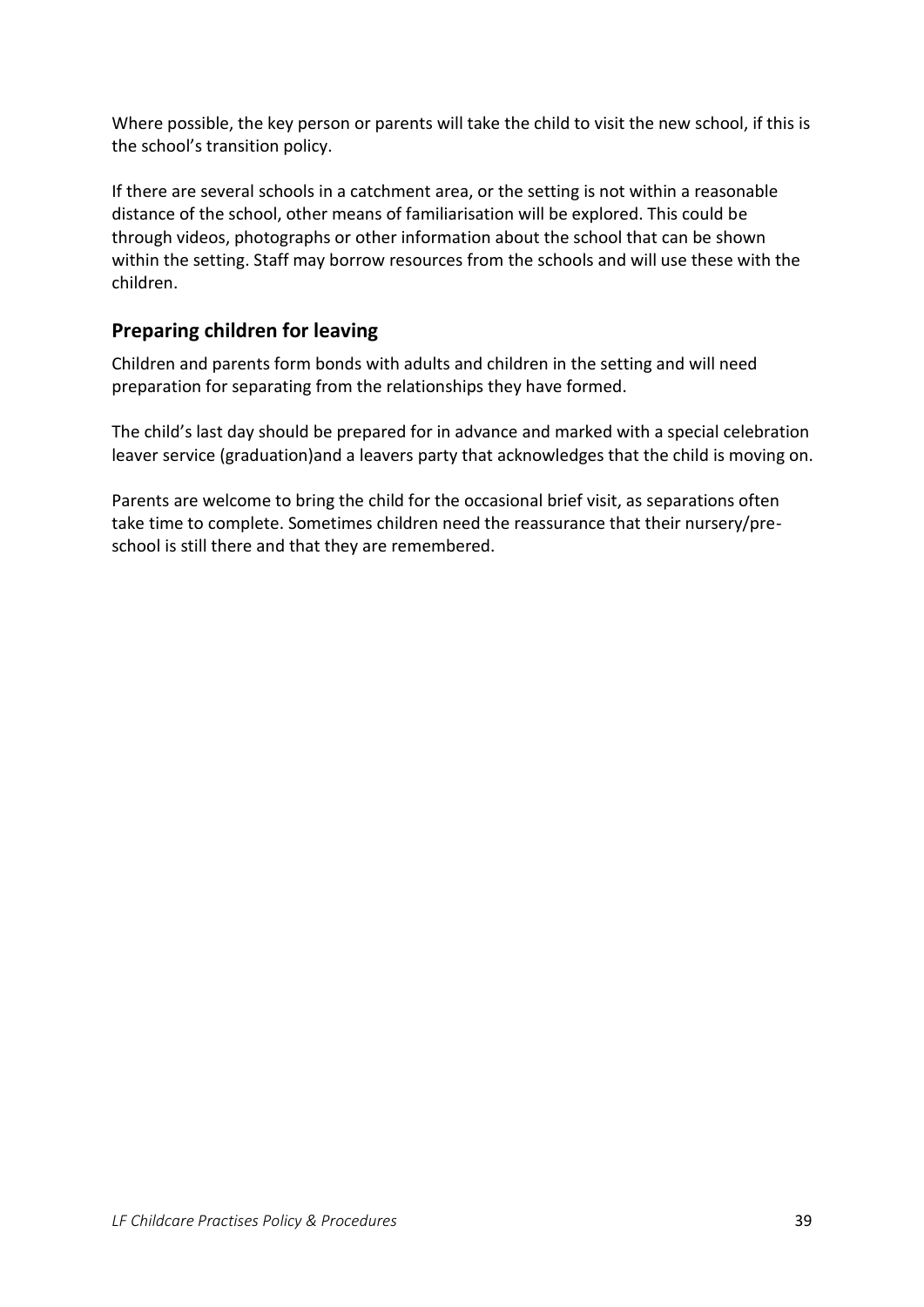## <span id="page-39-0"></span>**09.14 Procedure: Progress check at age two**

- A template for completing the two-year-old progress check is provided as *09.15a Progress check at age two* template.
- The key person is central to the progress check and must be the person completing it.
- Settings should take guidance from their local authority as to when the progress check at age two is completed; if no such guidance is provided, the progress check is completed when the child is between 26 and 30 months old. The child should be attending the setting for at least 1 term before the check is completed.
- Once the timing of the child's progress check is confirmed, parents are invited to discuss their child's progress at a mutually convenient time.
- The setting must seek to engage both parents and make allowance for parents who do not live with their child to be involved.

### <span id="page-39-1"></span>**Completing the progress check at age two**

- On-going observational assessment informs the progress check and must be referred to.
- Children's contributions are included in the report. Staff must be 'tuned in' to the ways in which very young children, or those with speech or other developmental delay or disability, communicate.
- Where any concerns about a child's learning and development are raised these are discussed with the parents, the SENCo and the setting manager.
- If concerns arise about a child's welfare, they must be addressed through *06. Safeguarding children, young people and vulnerable adults* procedures.
- The key person must be clear about the aims of the progress check as follows:
	- to review a child's development in the three prime areas of the EYFS
	- to ensure that parents have a clear picture of their child's development
	- to enable practitioners to understand the child's needs and, with support from practitioners, enhance development at home
	- note areas where a child is progressing well and identify any areas where progress is less than expected
	- describe actions the provider intends to take to address any developmental concerns (working with other professionals as appropriate)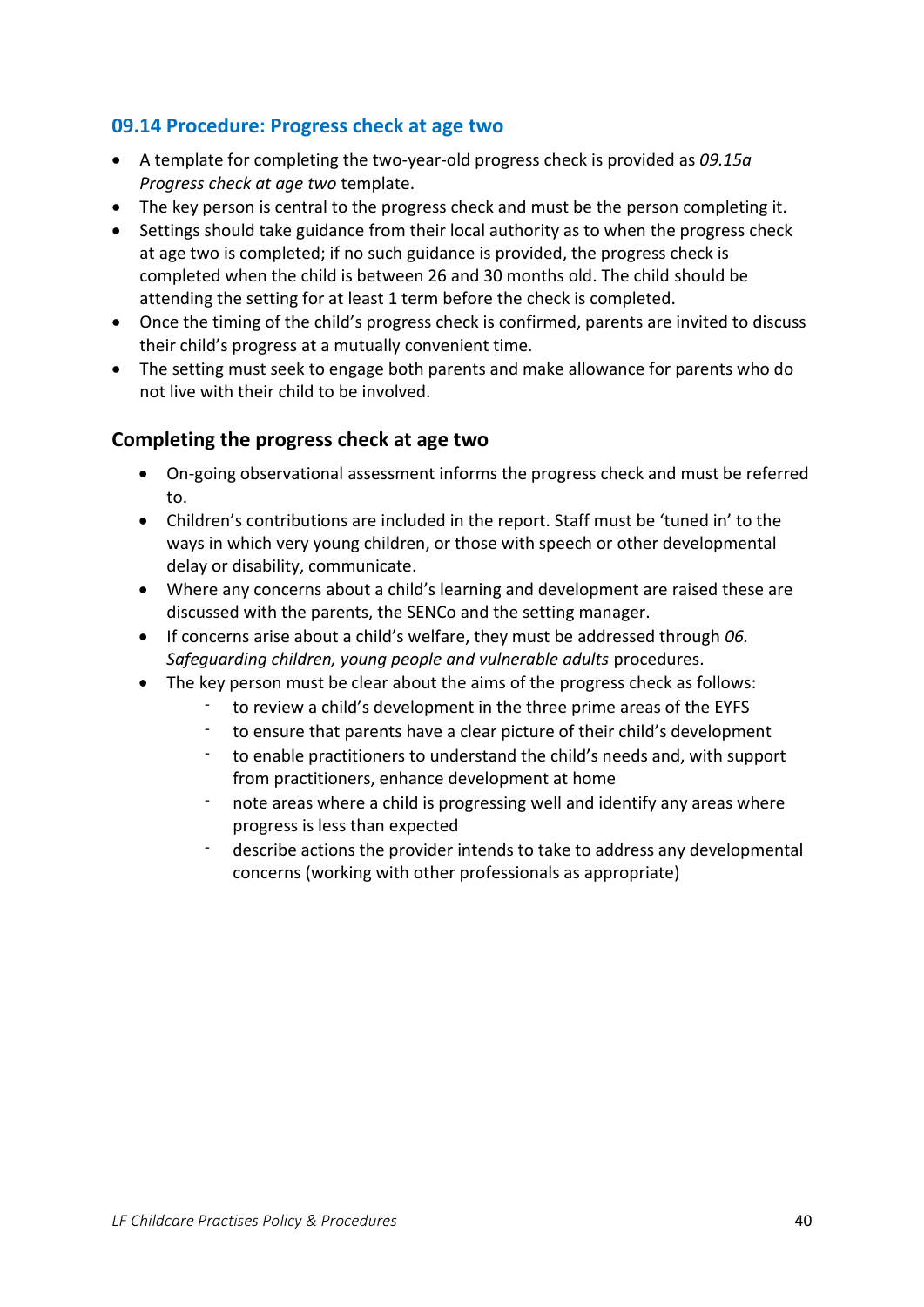## <span id="page-40-0"></span>**Further guidance**

- Early Years Entitlements: Operational guidance for local authorities and providers (DfE 2018) [https://assets.publishing.service.gov.uk/government/uploads/system/uploads/attac](https://assets.publishing.service.gov.uk/government/uploads/system/uploads/attachment_data/file/718181/Early_years_entitlements-operational_guidance.pdf) [hment\\_data/file/718181/Early\\_years\\_entitlements-operational\\_guidance.pdf](https://assets.publishing.service.gov.uk/government/uploads/system/uploads/attachment_data/file/718181/Early_years_entitlements-operational_guidance.pdf)
- Ten Steps for Healthy Toddlers [https://infantandtoddlerforum.org/media/upload/pdf](https://infantandtoddlerforum.org/media/upload/pdf-downloads/HR_toddler_booklet_green.pdf)[downloads/HR\\_toddler\\_booklet\\_green.pdf](https://infantandtoddlerforum.org/media/upload/pdf-downloads/HR_toddler_booklet_green.pdf)
- Special Educational Needs and Disability (SEND) (DfE and DoH 2015) [www.gov.uk/government/publications/send-code-of-practice-0-to-25](http://www.gov.uk/government/publications/send-code-of-practice-0-to-25)
- Ready, Steady, SENCO (Pre-school Learning Alliance 2018)

## <span id="page-40-1"></span>**Legal References**

- Special Educational Needs and Disability Act 2001
- Special Educational Needs and Disability Code of Practice (DfE and DHSC 2014)
- Equality Act 2010
- Childcare Act 2006